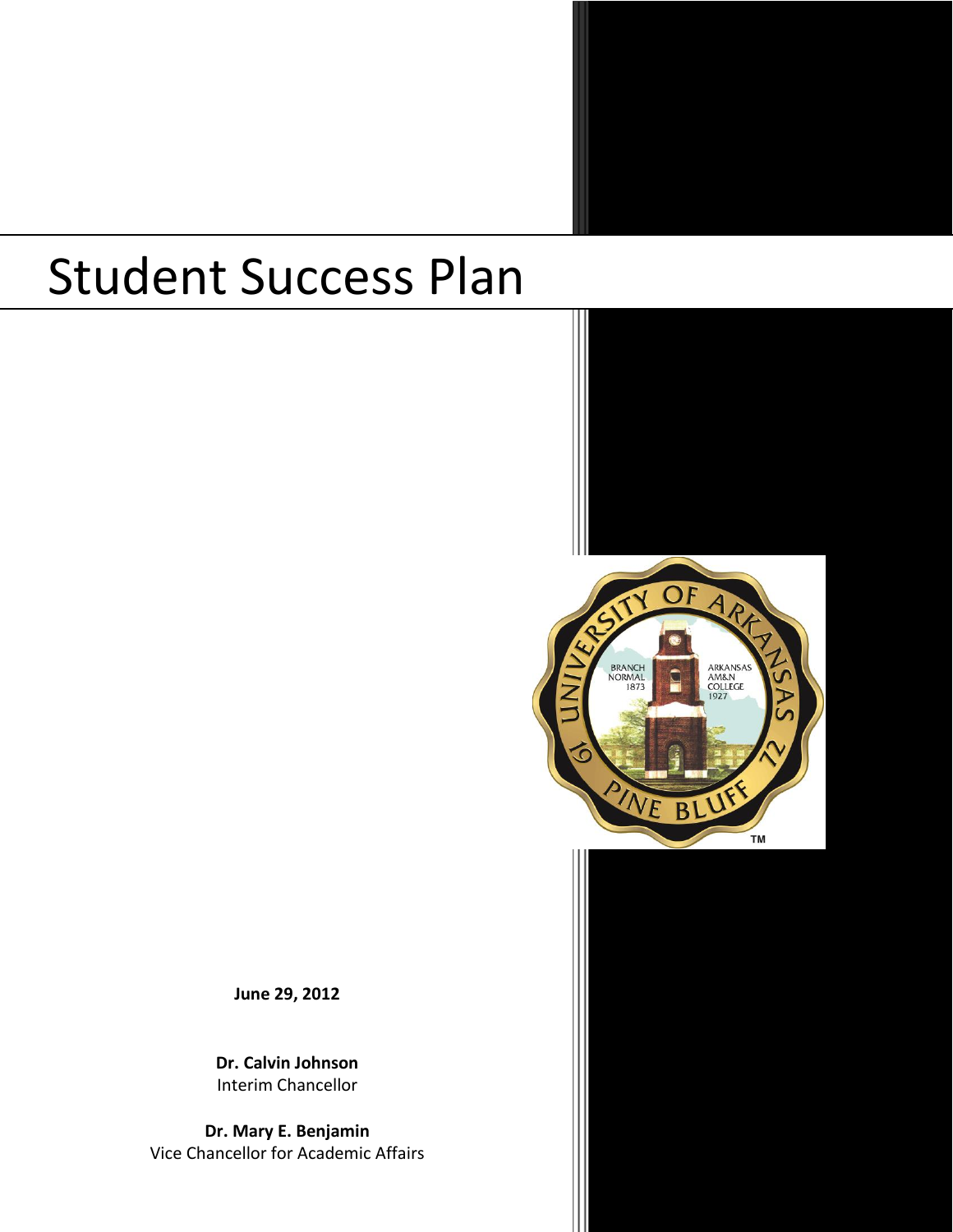# **University of Arkansas at Pine Bluff Student Success Plan Planning Committee**

Dr. Mary Benjamin Dr. Mary Brentley Dr. Fredda Carroll Dr. Janice Coleman Dr. Charles Colen, Jr. Mr. Leon Crumblin Mr. Edward Fontenette Mrs. Erica Fulton Dr. James Garner Dr. George Herts Dr. Verma Jones Dr. Linda Joshua Ms. Genevia Kelsey Dr. Jerry Lewis Mrs. Carla Martin, Esq. Dr. Linda Okiror Dr. Yolanda Page Dr. Jewell Walker LTC Tommie Walker Dr. Betty Williams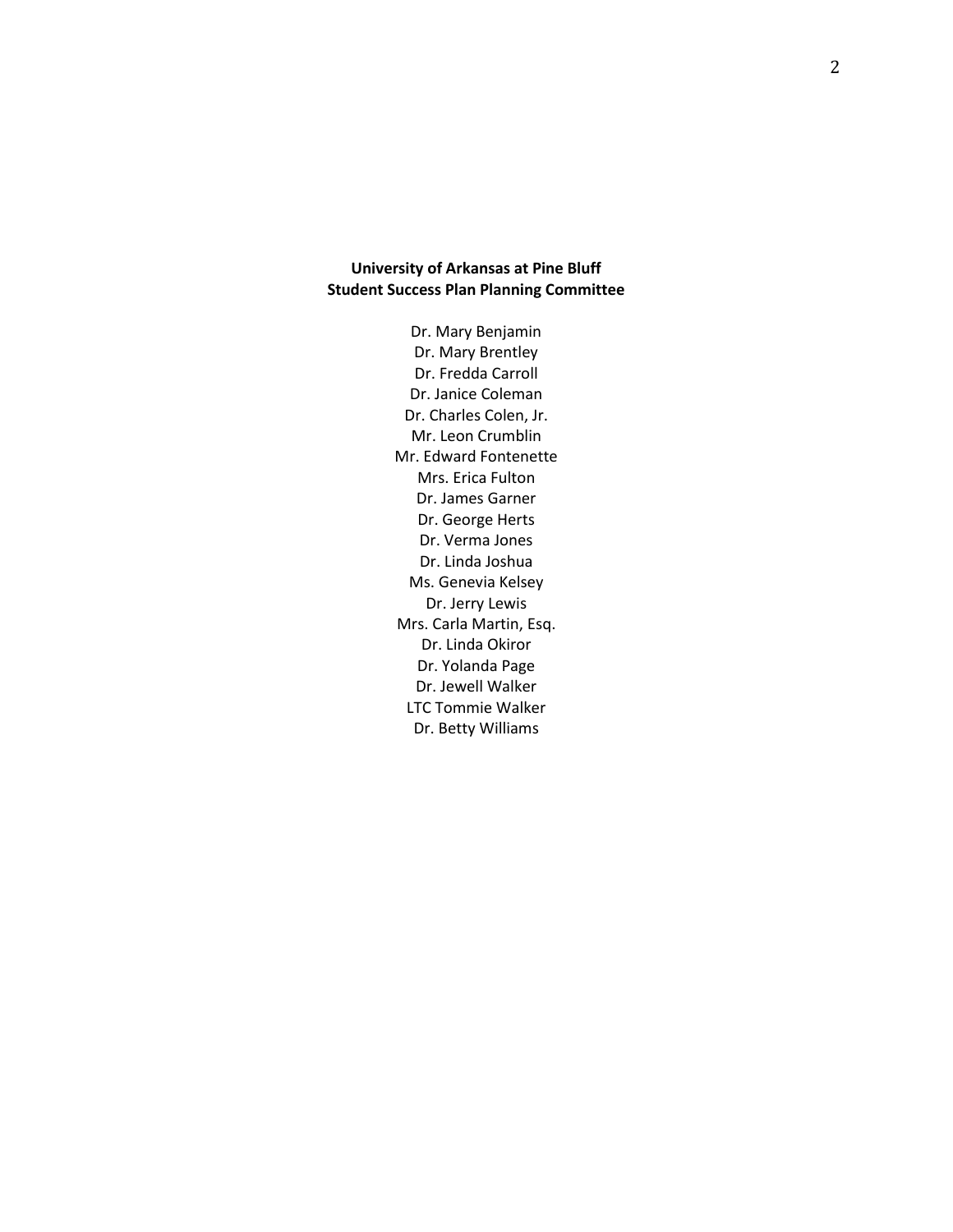## **The University of Arkansas at Pine Bluff Student Success Plan**

#### **Overview**

The University of Arkansas at Pine Bluff (UAPB) is a land grant university with an historically black colleges and universities heritage. Since 1873, UAPB/AM&N has undergirded its open admissions policy with a broad complement of student support services to help ensure the success of its students who entered from all walks of life and with varying levels of readiness for college study. Some examples of these support services include reading laboratories, mathematics tutorials, and teachers who believed the students can master collegiate content and worked beyond the standard class time to help ensure student success. Out of these halls have come college presidents, lawyers, corporate executives, teachers, business men and women and a host of others who have ascended to the middle class and beyond. It is on this value foundation and institutional legacy along with its mission that UAPB has through collaborative planning with faculty, deans, department heads and directors developed the Student Success Plan to guide the institution's student recruitment, retention and graduation process with a link to professional employment and graduate or professional school.

The Student Success Plan also builds from lessons learned through well-established academic enrichment programs currently underway at the university including Upward Bound; the LION Program; Student Success Services; and the STEM Academy. Each of these programs has led to retention rates well in excess of the university average retention rate. In 2010, the first to second year retention rate for the entire baccalaureate cohort was 56.1% compared to Upward Bound (94.11%); the LION Program (61%); and the STEM Academy (80.0%).

Key components of the successful interventions across the programs included initial assessment; cohort grouping; consistent and continuing counseling and advisement; expectation for academic success; enrichment in mathematics; college survival skills; exposure to guest lecturers; participation in regional and national meetings; field trips, and a structured pre-collegiate experience. Many of these components are integrated in this Student Success Plan.

The theoretical framework and models that underlie this plan include the Revised Bloom's Taxonomy and the sociocognitive perspective of Albert Bandura, Lev Vygotsky, Jerome Bruner, Howard Barrows, and the Buck Institute for Education. Bandura emphasizes that individuals are proactive and self-regulating rather than controlled by biological or environmental forces. This major principle supports students' engagement in their learning as a factor that promotes learning. With what Lev Vygotsky calls scaffolding, teachers present the types of classroom learning circumstances and situations that allow students to discover the intended concepts. This places students in a critical thinking mode as they construct or create meaning from well-planned lessons (constructivism). With the dramatic changes in society over the last five decades, the Revised Bloom's Taxonomy provides an even more powerful tool to fit students' learning needs. The concepts in the Revised Taxonomy table start with the base thinking skill of "remembering" and move up the hierarchy of thinking skills to understanding, applying, analyzing, evaluating and finally, creating. Teachers of students in developmental education programs, honors programs and all levels in between, recognize the importance of foundational knowledge as a direct instruction teaching technique in what Jean Piaget calls "concrete operational thinking" before they move to discovery learning (Jerome Bruner), problem-based learning (Howard Barrows), and project-based learning (Buck Institute for Education).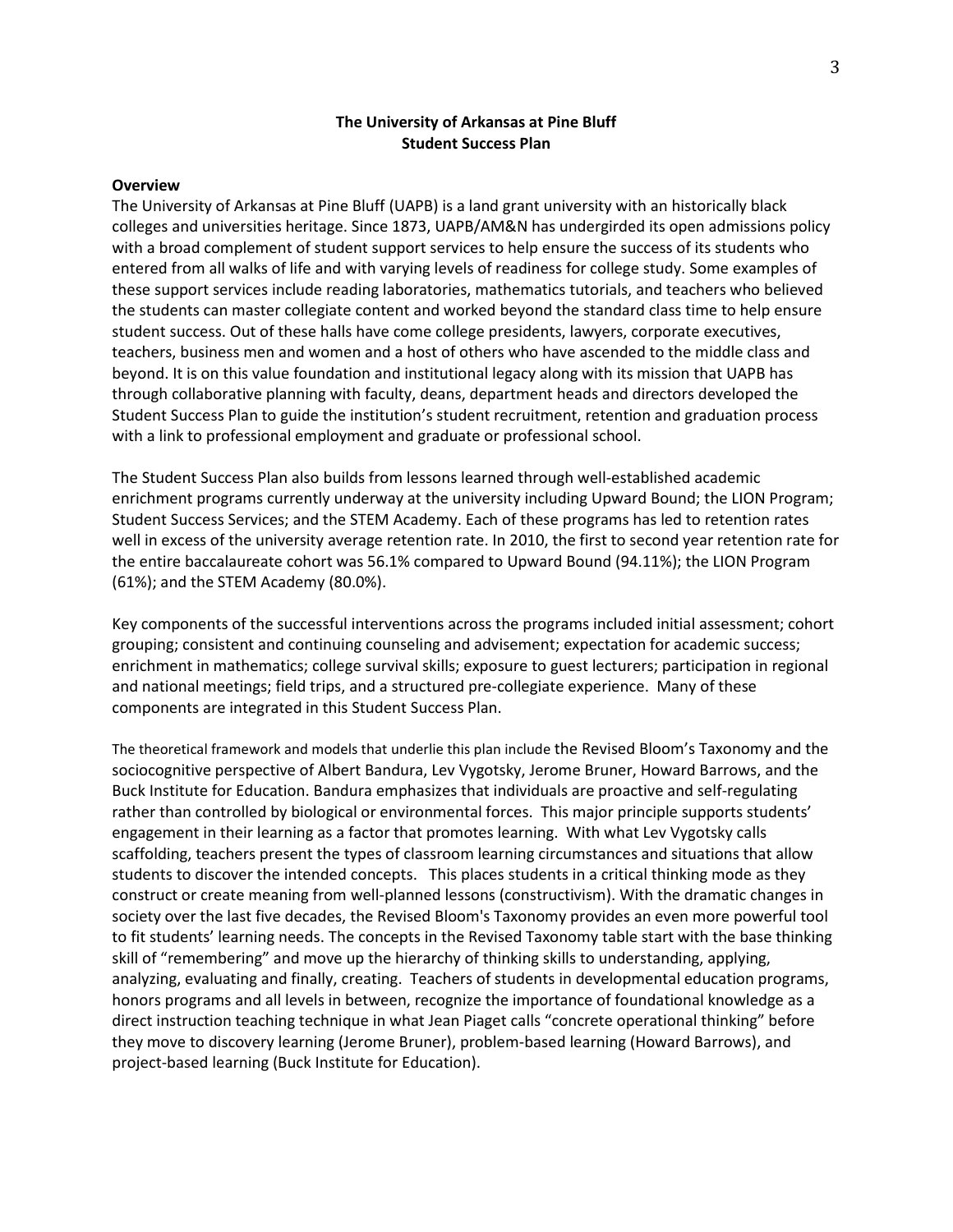

**Bloom's Taxonomy**

Specific assessment and instructional aides include:

- 1. C.I.T.E. Learning Styles Instrument (Babich, Burdine, Abright, and Randol), an instrument that helps teachers determine the learning styles preferred by their students. It is divided into three main areas:
	- Information gathering includes auditory language, visual language, auditory numerical, visual numerical, and auditory-visual language
	- Work Conditions focus on whether a student works better alone or in a group
	- Expressiveness considers if a student is better at oral or written communication
- 2. KHAN Academy Suite, an online collection of more than 3200 micro lectures via video tutorials. Subjects include mathematics, biology, chemistry, physics, and history.
- 3. North Star Developmental Courses, a program for learners who have not developed the reading, writing, or math skills that are required to be successful in their current learning environment.

Critical to this Student Success Plan is the assessment process which mirrors the University's three phase assessment plan: *entry; middle level; exit* (**Appendix I**: Student Academic Assessment Plan).

The purpose of the entry level assessment is to determine the student's academic strengths and challenges and to provide information to the student, advisor and teachers that will be essential in developing the matriculation plan for student success.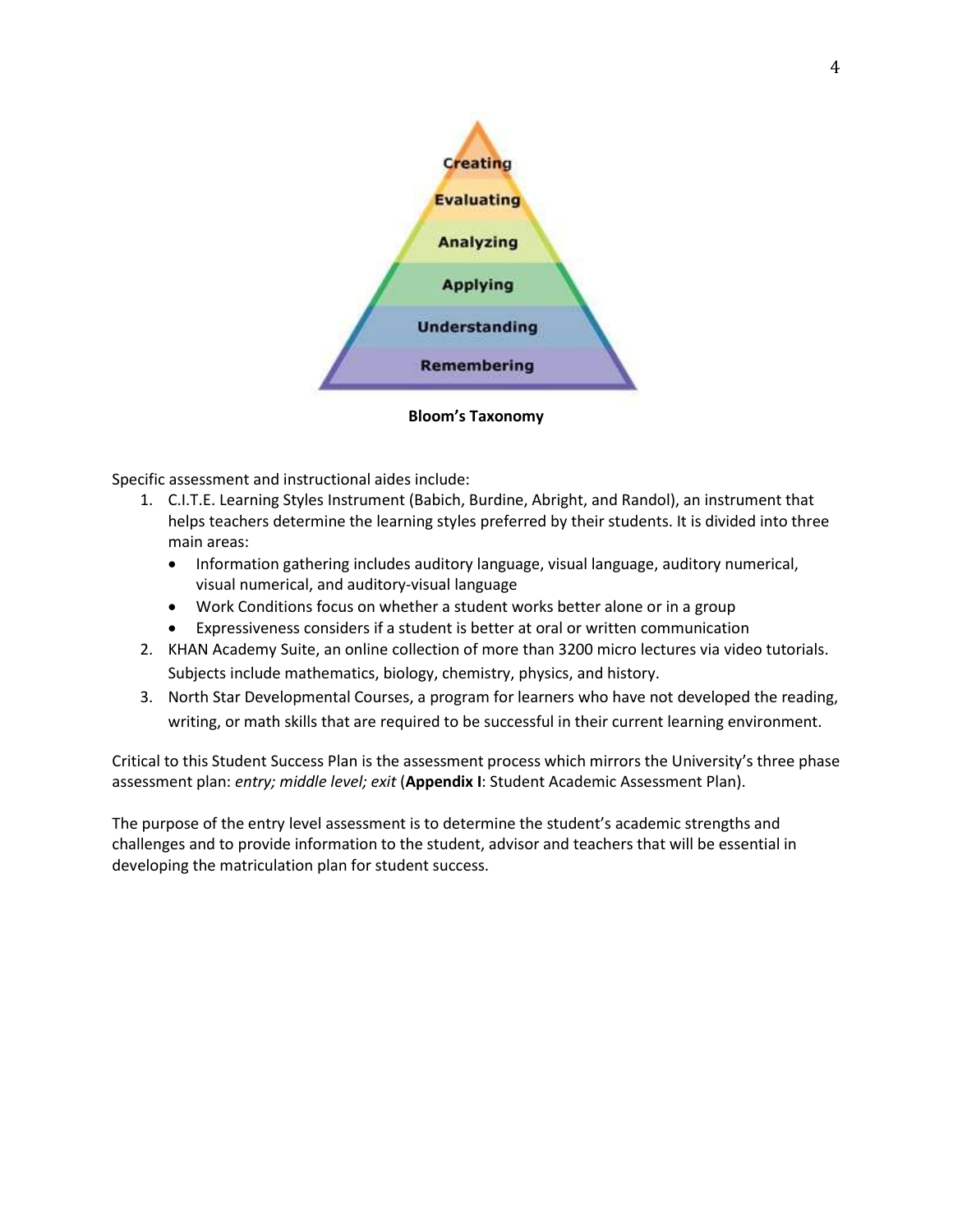

**Diagnostic Measure:** 

| <b>COMPASS</b> |    |                                   |  |  |  |
|----------------|----|-----------------------------------|--|--|--|
| Subgroup A     |    | <b>Placement</b>                  |  |  |  |
| Math<br>41     |    | <b>Regular College Courses</b>    |  |  |  |
| Writing        | 75 | Regular College Courses           |  |  |  |
| Reading        | 82 | <b>Exempt from Reading Course</b> |  |  |  |

| <b>Subgroup B</b>   |            | Placement:                               |  |  |  |  |
|---------------------|------------|------------------------------------------|--|--|--|--|
|                     |            | <b>Developmental Courses</b>             |  |  |  |  |
| Math<br>40 or below |            | Algebra 1415                             |  |  |  |  |
| Writing             | 74 or less | English 1310                             |  |  |  |  |
| Reading             | 81 or less | Basic Reading 1210 (Use of MyReadingLab) |  |  |  |  |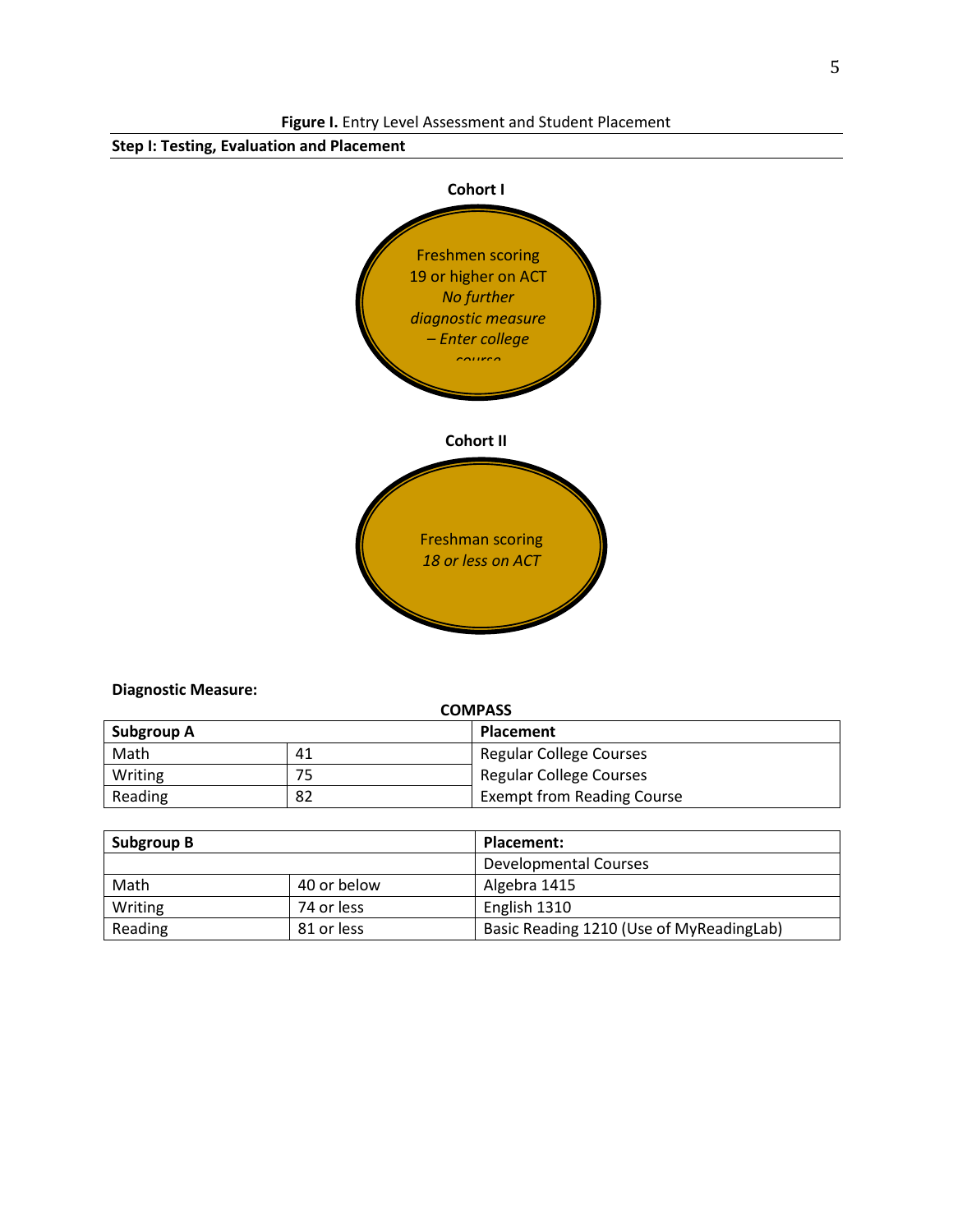#### **ENGL 1310 Common Examination**

Entering freshmen with ACT scores below 19 as shown in Figure 1 are given an opportunity to take the COMPASS Examination. Achieving scores of 41 in mathematics, 75 in writing and 82 in reading will qualify the student for regular college admission. Students failing to achieve these scores will, according to their scores, be placed in one or more of the three developmental courses: English 1310; Reading 1210 or 1211; and/or Mathematics 1415. The milestones, activities and thresholds needed to exit these courses and begin the courses carrying credit for degree completion are shown in Figures 2, 3, and 4.

The primary instrument used to evaluate the effectiveness of ENGL 1310 is the departmentally administered Common Examination. The Common Examination is offered once at the end of each semester.

The examination requires each student enrolled in ENGL 1310 to write a one paragraph essay (minimum 8-10 sentences, 125-150 words) on a topic selected by Common Exam Coordinator. Students are usually offered a choice of three topics and are asked to submit rough drafts, pre-writing, or outlines along with the copy of the essay that is to be graded. Exams are scored anonymously by the entire faculty of the Department of English.

Figure 2 provides a summary of the Common Exam evaluation process.



## **Figure 2. Exiting ENGL 1310 at the University of Arkansas at Pine Bluff**

# **Basic Reading 1210 and 1211**

Key components and activities of Reading 1210 follow. Students who score less than a 19 on the ACT Reading Sub-test or a similar test are required to enroll in two developmental reading courses. The first course is "Basic Reading 1210" and the second course is "Basic Reading 1211". Once they are enrolled in "Basic Reading 1211", they must score an 82 or higher on the Compass Reading post-test and have a C or higher class average to exit the reading program. Once enrolled in either Basic Reading 1210 or Basic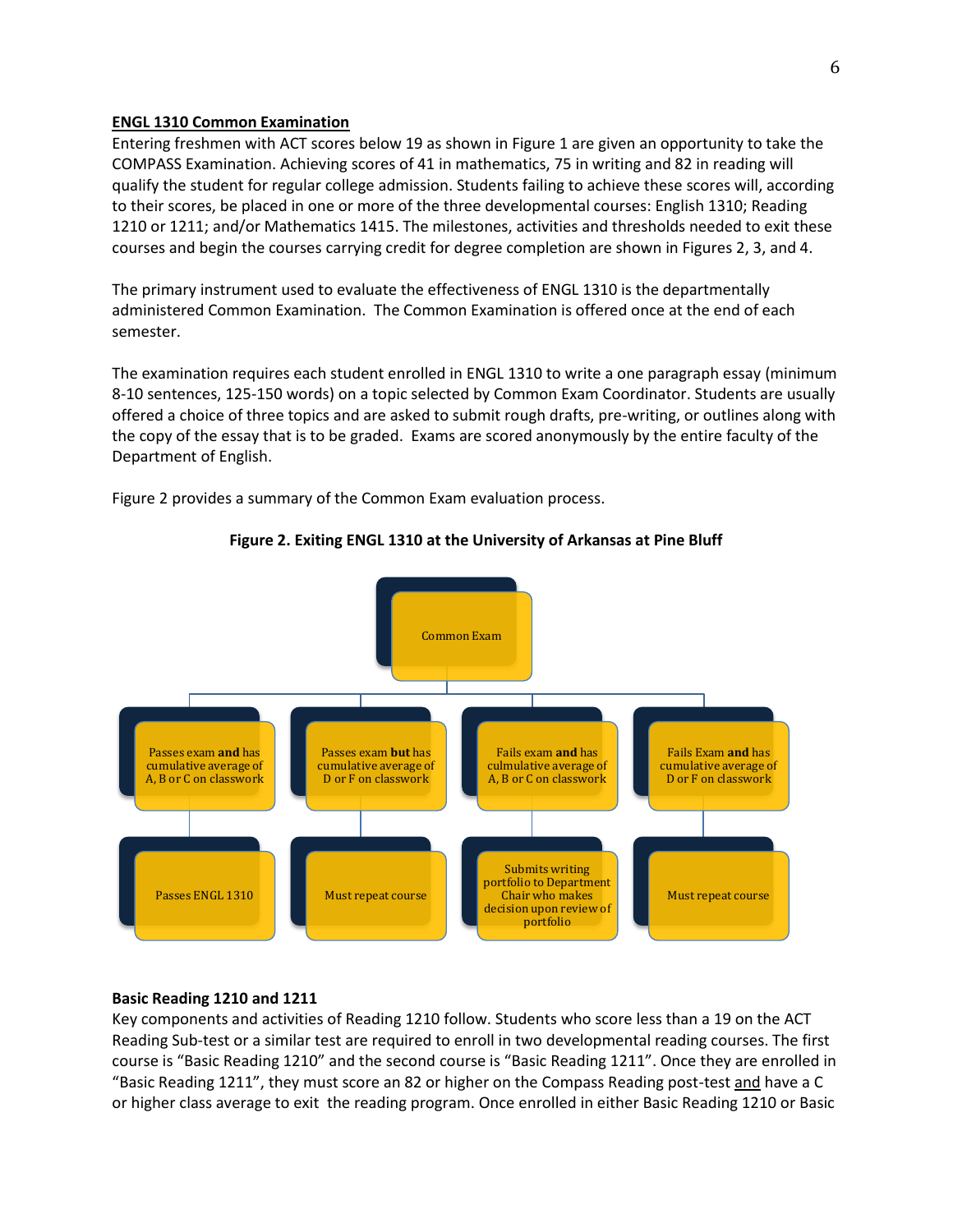Reading 1211, classroom instructions include lessons dealing with improving reading comprehension and vocabulary. These lessons include emphasis on critical reading, reading for main ideas, making inferences, recognizing an author's tone and bias, and using context clues and structural analysis to unlock the meaning of new words. Students are also required to attend the computerized reading lab to complete computerized lessons that supplement classroom instruction.

The reading laboratory provides computerized instructional services and resources for students enrolled in Basic Reading (ASDS 1210 and ASDS 1211). Various software programs, including MyReadingLab, provide instruction in comprehension and vocabulary development.

The following flowchart demonstrates how students, once they are enrolled in either course, can exit the reading program: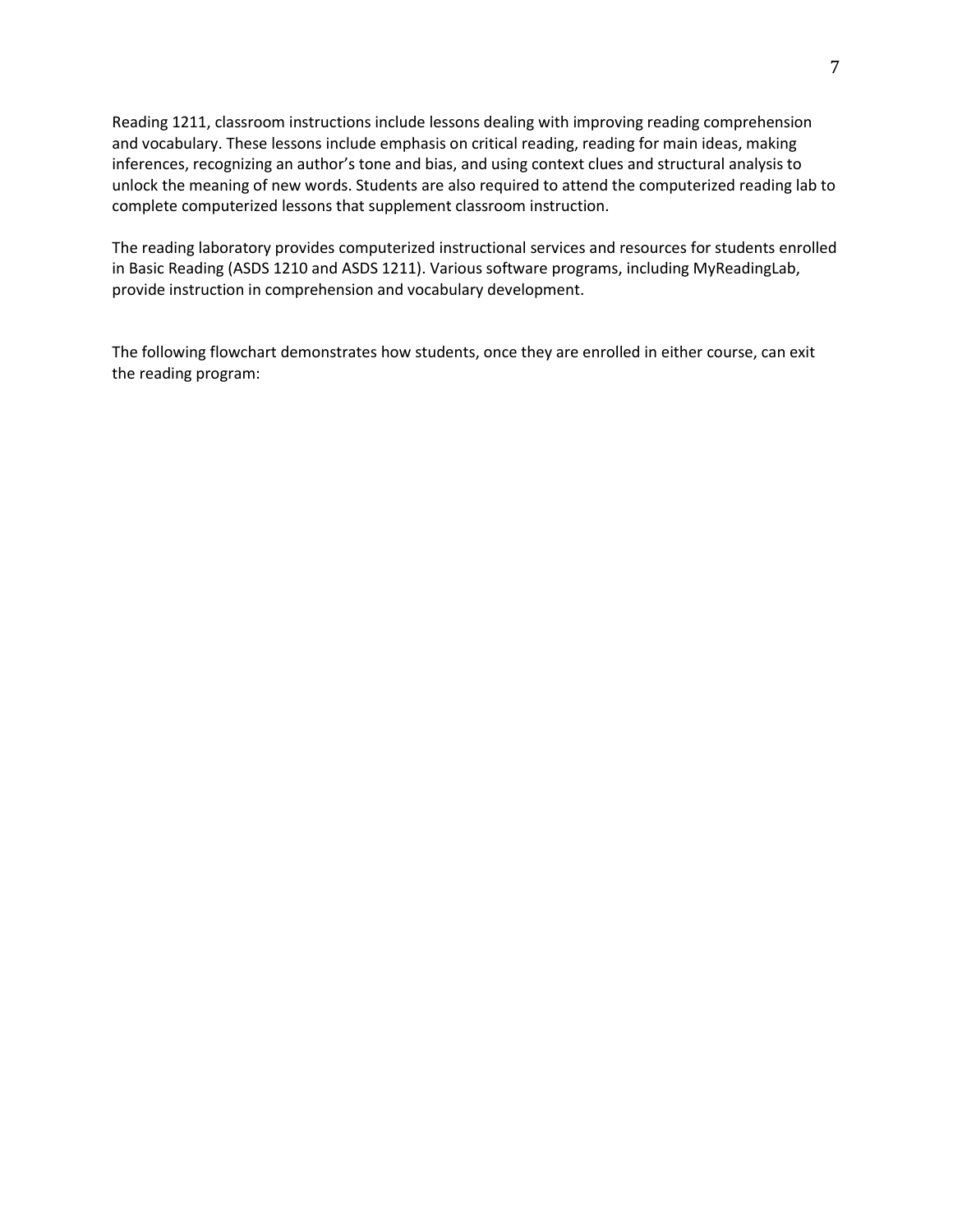

**Figure 3. Exiting the Reading Program at the University of Arkansas at Pine Bluff**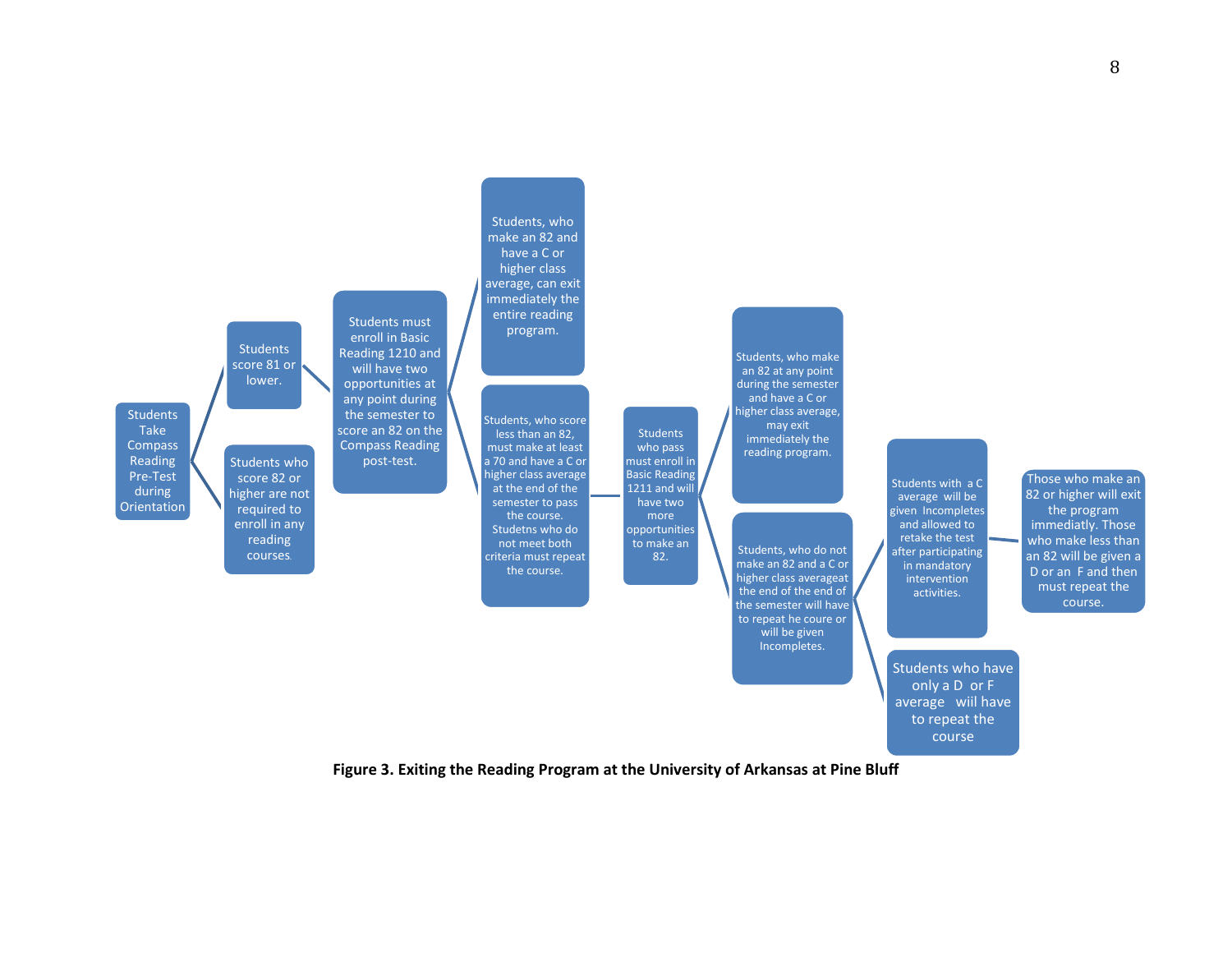#### **Math**

The ICanLearn curriculum for Introduction to Algebra was developed by Alandrea Minor and Celeste Alexander, two UAPB mathematics teachers who participated in the Complete College America project. UAPB is one of ten (10) two-year colleges and universities participating in the Arkansas Department of Higher Education led innovation grant in mathematics education. The ICAN curriculum consists three (3) modules.

**Module 1** consists of Units 1, 2, and 3. Unit 1 has 11 lessons. Unit 2 has 10 lessons. Unit 3 has 11 lessons. Topics covered include operation of numbers and expressions, algebraic expressions and equations.

**Module 2** consists of Units 6, 7, and 11. Unit 6 has 10 lessons. Unit 7 has 9 lessons. Unit 11 has 4 lessons. Topics covered include polynomial operations, polynomial factoring and polynomial division.

**Module 3** consists of Units 10 and 12. Unit 10 has 3 lessons. Unit 12 has 6 lessons. Topics include rational expressions and equations, and radical expressions and equations.

**Module 4 and 5** consists of Units 13 through 17. There is a diagnostics/placement test before each of the three (3) modules. The placement test determines which of the lessons within each unit the student has not mastered. Each student is then placed in a program designed for their individual needs. They view video lessons of the skills they have not mastered followed by guided practice, followed by individual lessons, followed by homework, followed by a quiz. If the students pass the quiz with a score of at least 80%, they are able to move on to the next lesson within the unit that they have not mastered. After mastering all lessons within the unit, they move on to the next diagnostic/placement test for the next module. The diagnostic/placement test allows the instructor to easily determine which students need extra help and which students are ahead of the curve.

When a student has successfully completed all three (3) modules consisting of a total of 64 lessons, he/she has demonstrated mastery of all 64 skills required for the prerequisite college-level course. Thus, he/she has met the exit standards of the course. If a student completes modules 4 and 5, he/she will have completed the requirements for college algebra.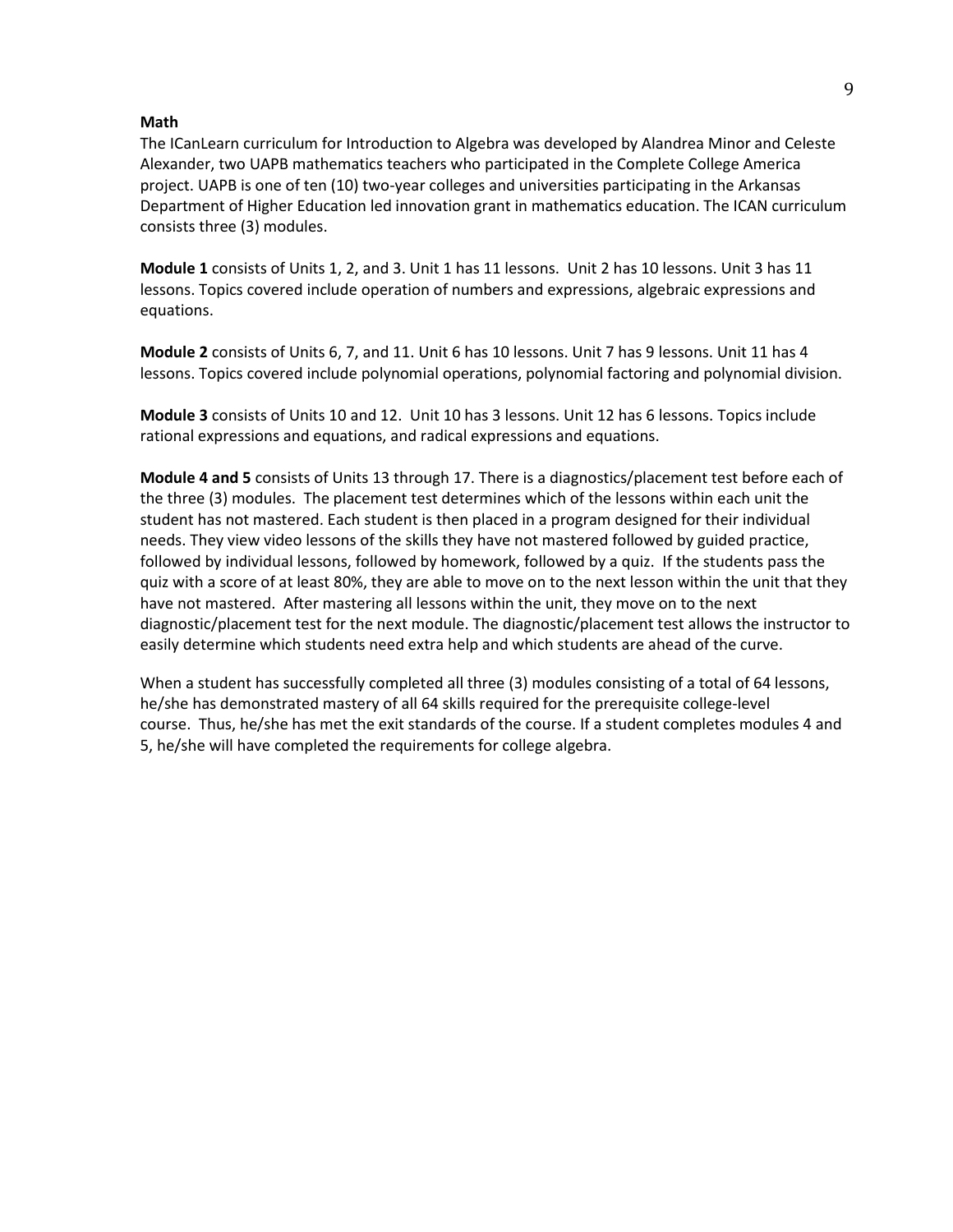

# **Figure 4: Exiting Algebra 1415 at the University of Arkansas at Pine Bluff**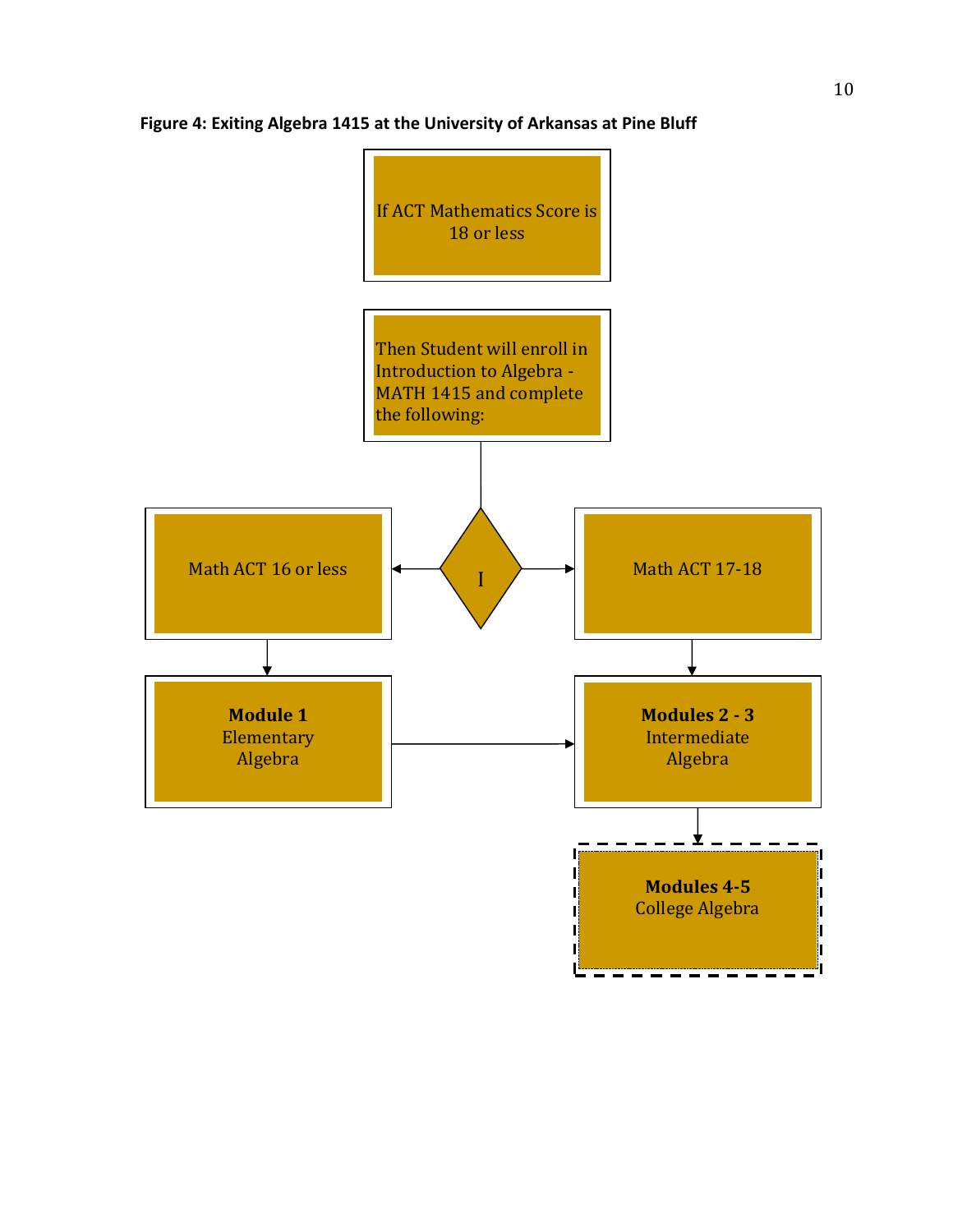# **Student Support Services**

In keeping with the University's mission, it is necessary that academic support programs and resources be provided to assist students as they enter the University and in matriculating and graduating from the University. Specific admission and matriculation requirements have been imposed based upon the student's ability to benefit from the conditional admissions program.

To enhance academic success, a Student Success Center will be established to provide academic tutoring support, professional and social skills training, mentoring and other enrichment activities. The Center will provide services to all students, including those living off campus (commuter students).

The Center will coordinate the following activities:

- Academic enrichment and testing for those prospective students scoring 13 or 14 on the ACT;
- The Learning Institute and Opportunities for New Students (LIONS) Program, a summer residential academic enrichment program;
- Living/Learning Centers in freshman residence halls; and
- Academic and mentoring support for on-and-off campus students.

The academic enrichment and support system is illustrated below.



# **ACADEMIC ENRICHMENT AND SUPPORT**

Tier III = High School Seniors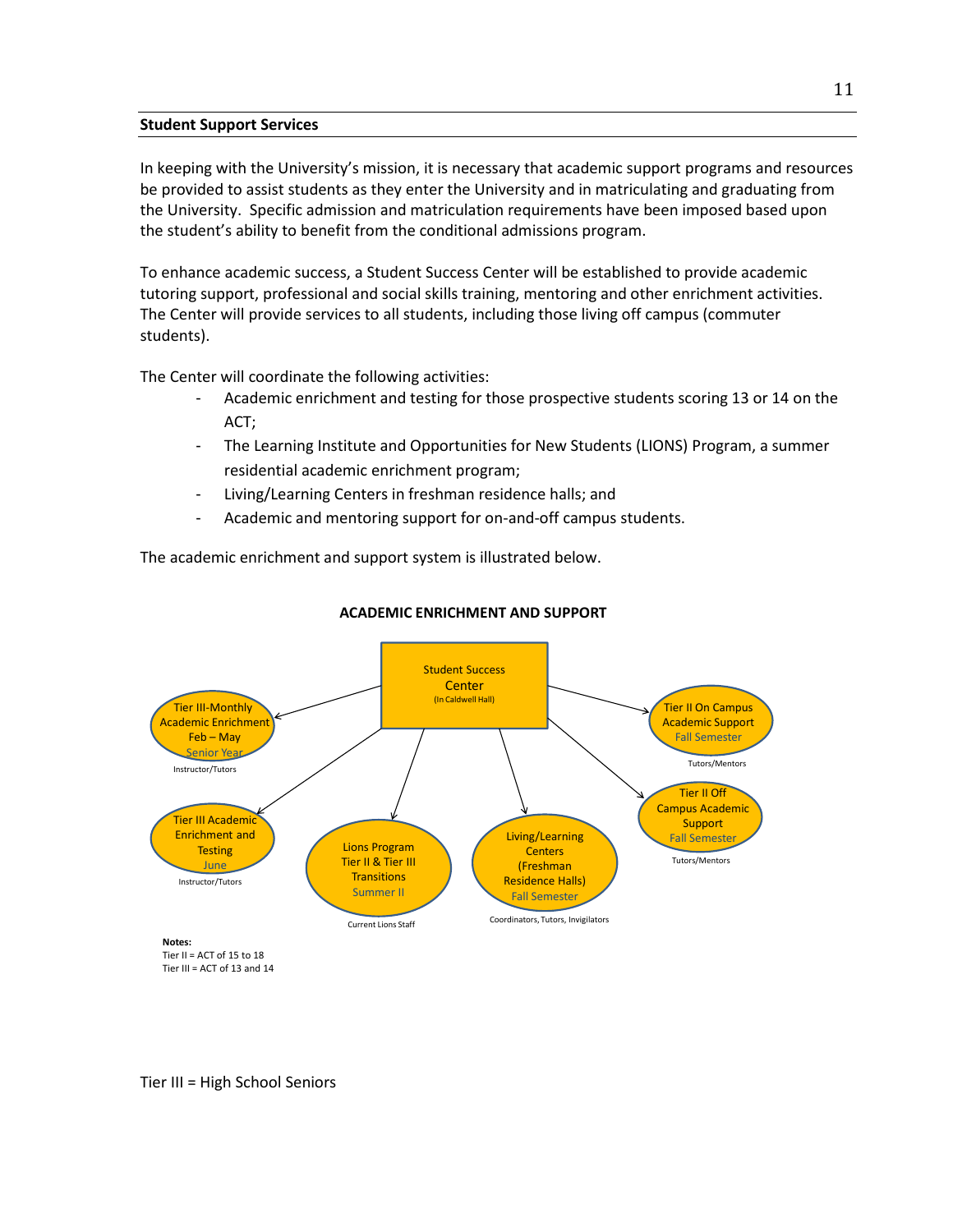## **Entry Level and First-Year Student Support**

#### **Purpose**

The Admission and Academic Support Program is designed to assist students who are granted conditional admission to the University and provide the opportunity for them to be successful in required developmental course work. Program components include pre-college academic enrichment, academic tutoring for the developmental courses in English and math along with college orientation and professional development workshops for college success. This process is illustrated in the diagram below.



Tier III = High School Seniors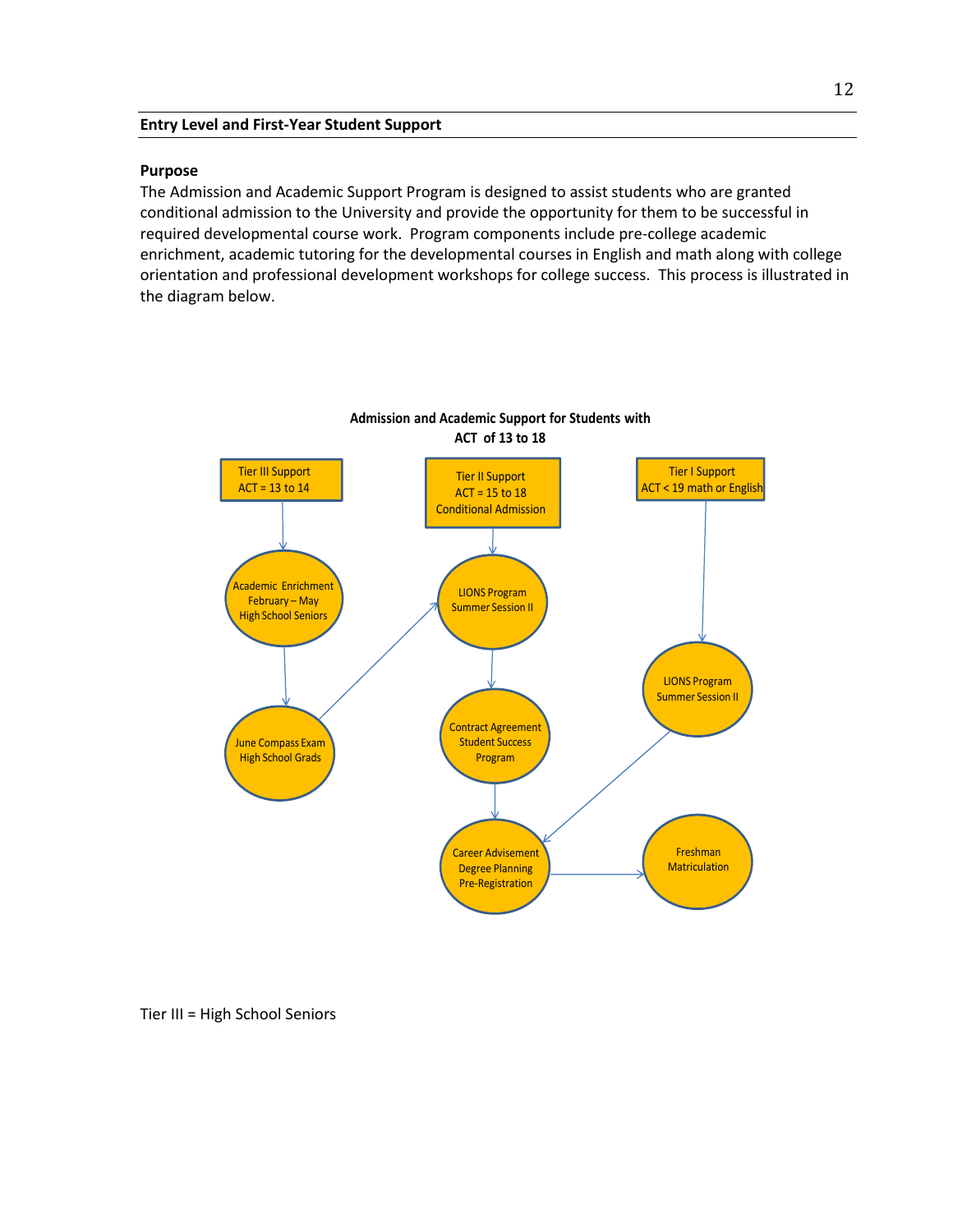# **Entry and First Year Student Support – Some Components**

# **First Year Students** (All)

## **Pre-Registration**

- Review of educational (major) and career goal;
- Review of placement test scores (ACT, SAT) and/or assessment in reading, mathematics, and English (COMPASS Exam);
- Review of general education and degree program (curriculum) requirements (Give students a copy of general education requirements, degree plan and tracking form); and
- Course placement

# **Registration**

Two advisement sessions (minimum)

Emphasis: Academic progress, career goal clarification, support resources and plans for future semesters.

## **First year Students (conditionally and provisionally admitted 13-15 ACT)\***

Same as for all students

## **Plus**

- Contract requiring participation in Student Success Program
- Use of STARFish (an Academic Alert System to track students)

STARFish is an automated student tracking, early alert, online appointment scheduling and assessment system. The system helps institutions identify at-risk students in real time, based on their daily course work performance along with faculty concerns and also connects the students to the resources designed to help them be successful (STARFish Solutions, www.STARFish.com).

**\***In 2010, a UAPB Special Committee on Admissions, Recruitment and Retention analyzed data on students by entry ACT score, persistence and graduation. The data showed that students with ACT scores of 13-15 were the largest number of enrollees (n=104) and one-fifth of these students persisted and graduated in 4-6 years, with that percentage increasing to more than one-fourth (26.9%) after 6 years. For the 16-18 group (n=99), slightly over one-fourth (28.3%) graduated in 4-6 years and more than one-third (35.4%) graduated after six years. (See **Appendix II:** Fall 2003 cohort students' graduation data).This data, our mission and the large number of students (mostly minority) seeking baccalaureate education, have resulted in a pathway for the 13-15 ACT student in the UAPB Student Success Plan.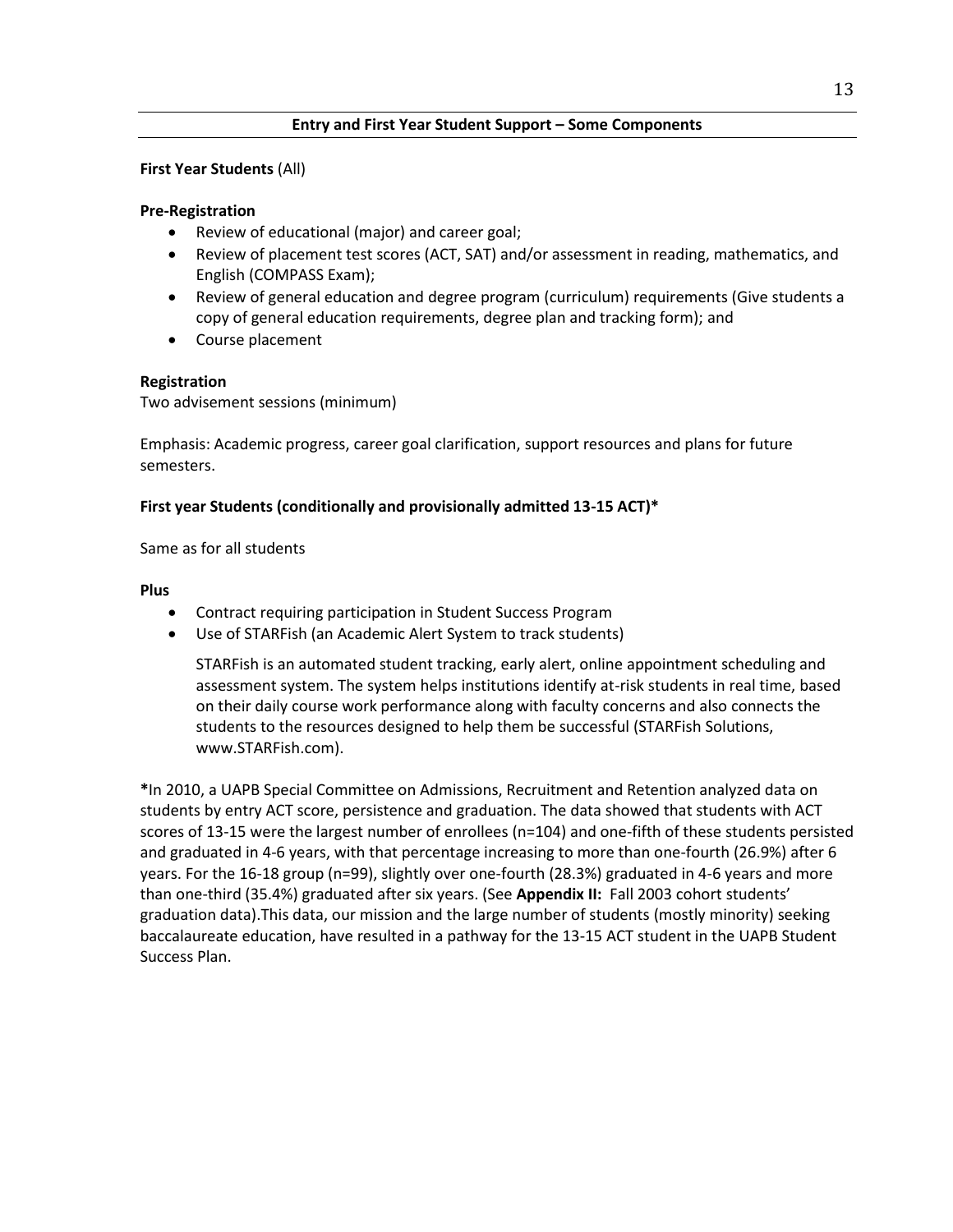# **Mid-Level Student Support Services**

# **Purpose**

Mid-Level student support services provide continuous academic support for successful completion of students' first 30 credit hours, including all required developmental education. Components of midlevel academic support services include: follow-up advisement; an academic early alert system to track students' progress, year-long freshman orientation courses to foster engagement in the University community and required academic tutoring. Students meet with a Basic Academic Services advisor a minimum of twice per semester to:

- Explore the student's interests, strengths and weaknesses;
- Help the student clarify goals for the future;
- Match students' interest with the correct major/program;
- Review the selected curriculum plan;
- Review progress and make referrals to other campus services and resources;
- Plan progress toward graduation requirements;
- Acquaint the student with available campus resources, educational opportunities, university policies/regulations and procedures;
- Emphasize development as a "total person," inside and outside of classroom; and
- Serve as a mentor/advocate to the student



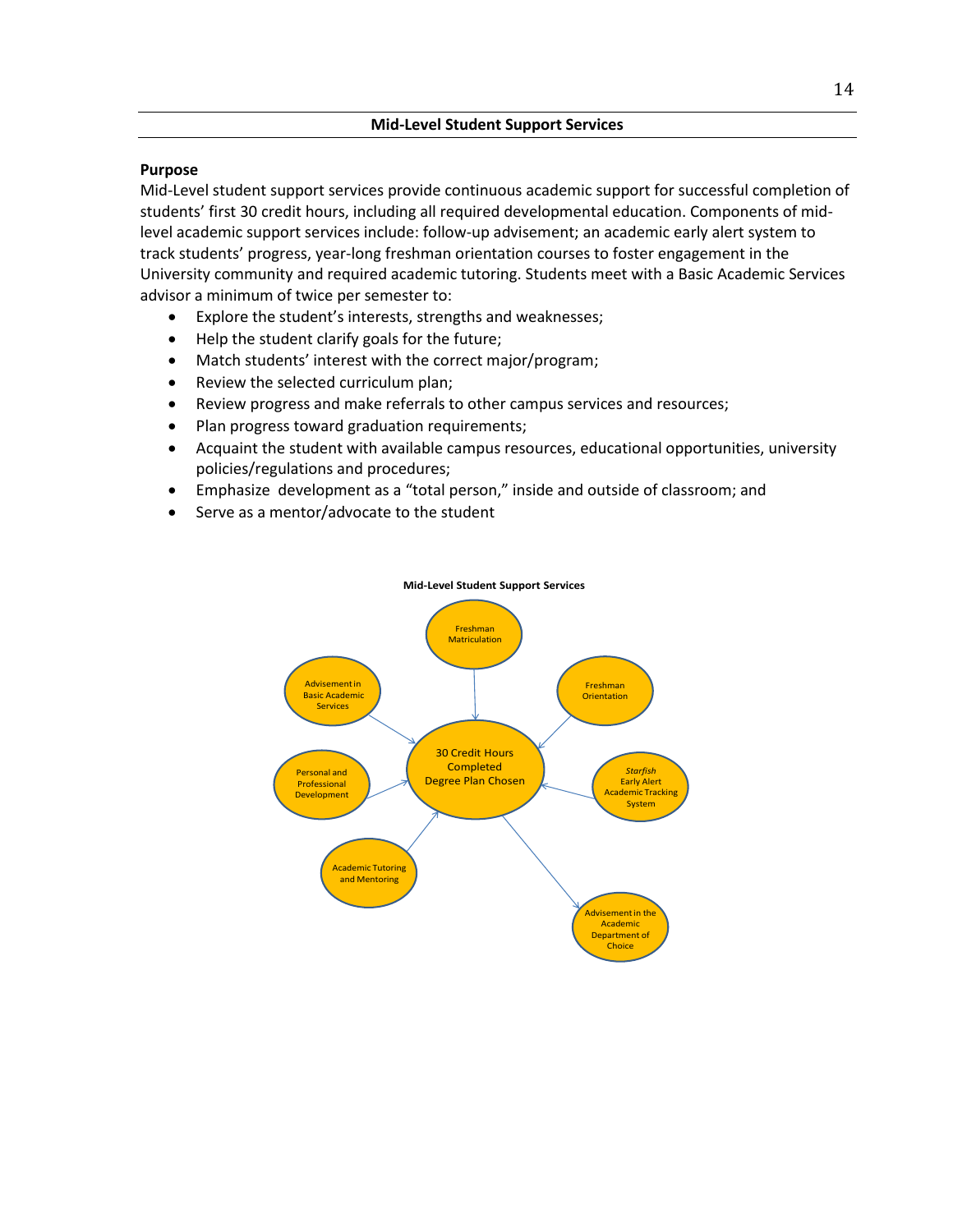# **EXIT Student Support Services**

# **Purpose**

Students transition from Basic Academic Services to an academic advisor in the major upon completing 30 or more semester credit hours. An electronic registration restriction is imposed on the student's academic record until the student receives academic advisement in the department of choice and the restriction is cleared by the academic advisor. Other support for continued success includes:

- University College monitors transition to upper division status;
- Math and Writing laboratories;
- Academic Early Alert System;
- Academic tutoring in the major courses;
- Review of degree plan and degree audit;
- Faculty mentoring;
- Professional experiences for personal and professional development



## **Exit-Level Student Support Services**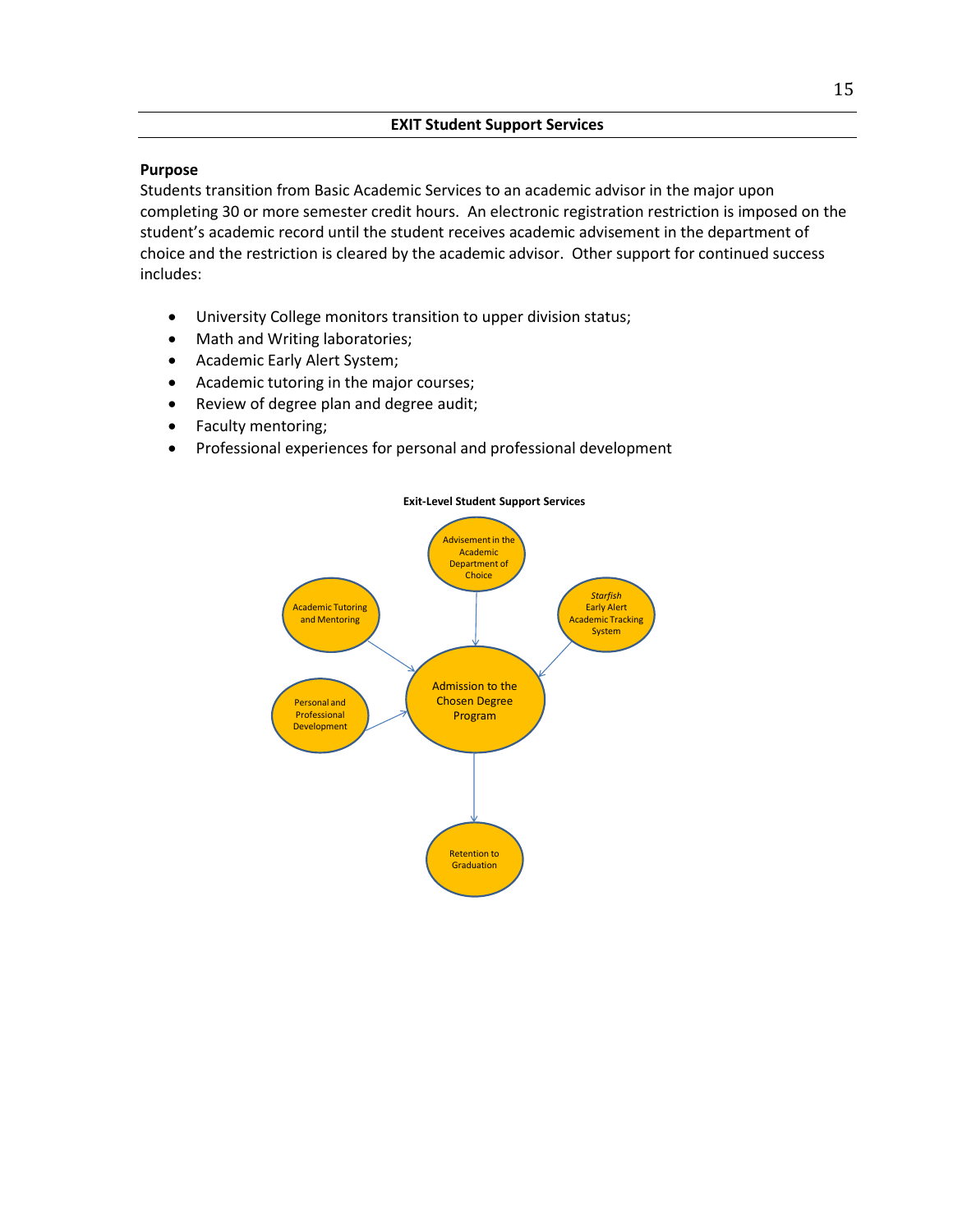# **Developmental Education Courses and Performance Measures** Developmental courses are offered in English, Reading and Mathematics

# **Basic English**

Developmental courses are offered in English, reading and mathematics.

Basic English-ENGL 1310 is a course that focuses on intensive instruction in the fundamentals of grammar, usage, and basic paragraph structure for students fail to demonstrate the minimum requisite score on placement exams.

Students must complete all course work and pass a common examination. A minimum grade of "C" is required to pass the course.

ENGL 1310's major goal is to make students cognizant of the idea that writing is a skill that can be mastered with practice; thus, students will be introduced to and required to employ the various stages of the writing process for each written paragraph. This goal is achieved when students write expository paragraphs that:

- contain a stated thesis supported by specific and appropriate detail
- maintain logical development and unity of focus
- contain complete sentences that communicate meaning
- lack serious errors in the usage of standard written English

English Composition – ENGL 1311 - is a course that focuses on instruction in the fundamentals of communication, selected readings, paragraph and essay development and written reports.

Students must complete all course work and pass a common examination. A minimum grade of "C" is required to pass the course.

ENGL 1311's major goal is to make students cognizant of the idea that writing is a skill that can be mastered with practice; thus, students will be introduced to and required to employ the various stages of the writing process for each written paragraph. This goal is achieved when students write expository paragraphs that:

- contain a stated thesis supported by specific and appropriate detail
- maintain logical development and unity of focus
- contain complete sentences that communicate meaning
- lack serious errors in the usage of standard written English

**Integrative Framework.** Through the Complete College America (CCA) Course Re-design Project, University College has provided a framework for developmental education teachers to meet, plan, review assessment and outcome data and make needed adjustments which have led to the development of English/reading blended courses and redesign of the developmental mathematics course.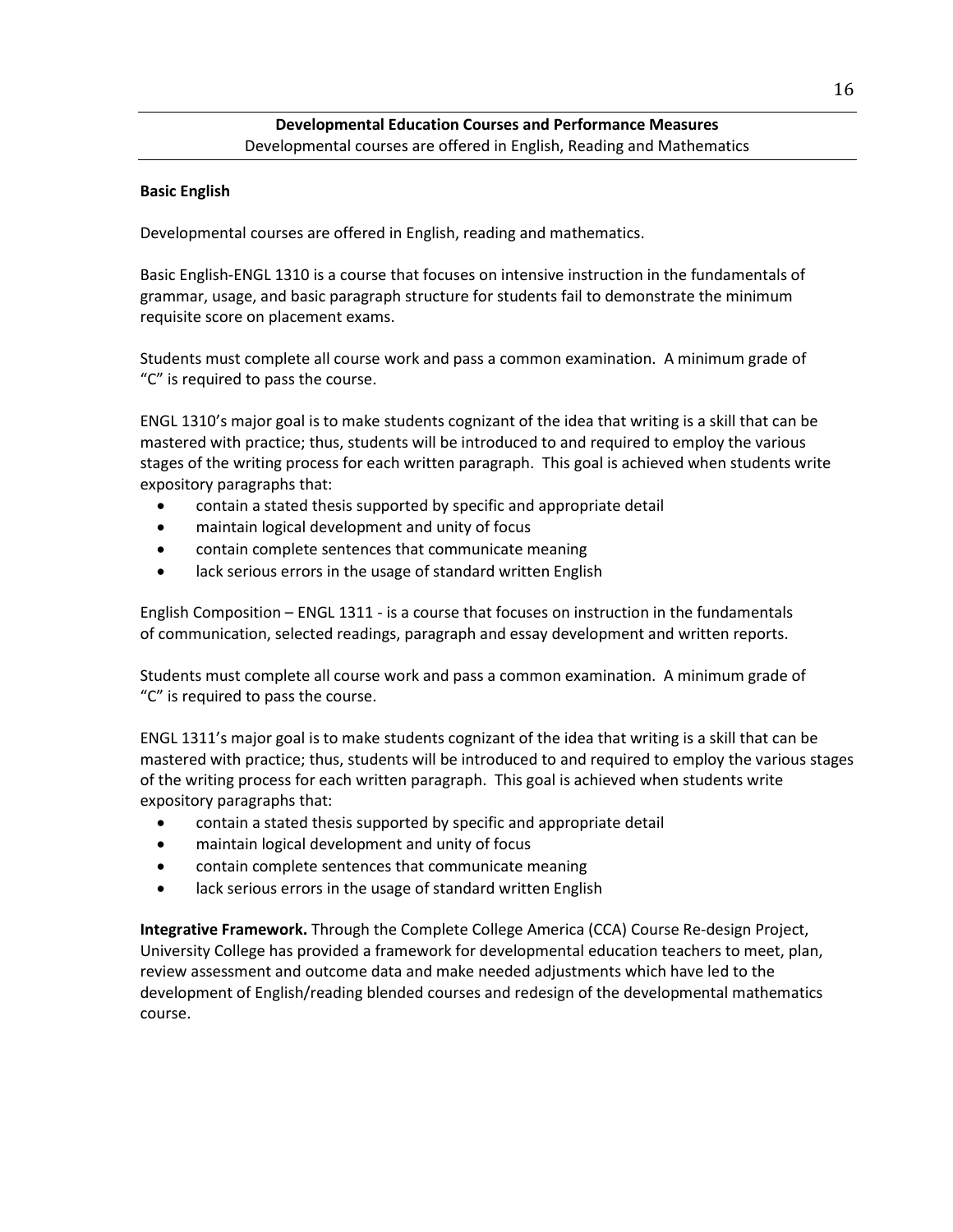#### **Developmental Reading Courses**

Developmental Reading (ASDS 1210) is a course that focuses on intensive instruction in developing comprehension, building vocabulary, and reading rate for students fail to demonstrate the minimum requisite score on placement exams. Student must complete all course work and pass the COMPASS post-test with a minimum score of 70. A minimum grade of "C" is required to pass the course.

Developmental Reading (ASDS 1211) is a course that focuses on additional instruction and development in basic college level reading skills. Emphasis is placed on the refinement and extension of comprehension, vocabulary, and test taking skills. Student must complete all course work and pass the COMPASS post-test with a minimum score of 82. A minimum grade of "C" is required to pass the course.

## **Developmental Mathematics Course**

Mathematics 1415 is designed to guide the student in mastery of computations and understanding in areas of numbers and expressions, algebraic expressions, equations, polynomial operations and factoring. Student's study is self-paced and organized/monitored by the ICAN Learn curriculum. Depending on student's pace in mastering 64 sequential lessons, the student can complete the remedial mathematics and to college algebra in one semester.

| <b>Course Name</b>                                                                    | <b>Course</b><br><b>Number</b> | <b>Course Description</b>                                                                                                                                   | <b>Course Measures</b>                                                                                                                                                                                            |
|---------------------------------------------------------------------------------------|--------------------------------|-------------------------------------------------------------------------------------------------------------------------------------------------------------|-------------------------------------------------------------------------------------------------------------------------------------------------------------------------------------------------------------------|
| <b>Basic English</b>                                                                  | <b>ENGL 1310</b>               | A course that focuses on intensive<br>instruction in the fundamentals of<br>grammar, usage, and basic paragraph<br>structure.                               | Pass the common exam and pass<br>the course with a grade of C or<br>better.                                                                                                                                       |
| <b>English</b><br>Composition                                                         | <b>ENGL 1311</b>               | A course that focuses on instruction in<br>the fundamentals of communication,<br>selected readings, paragraph and essay<br>development and written reports. | Pass the common exam and pass<br>the course with a grade of C or<br>better.                                                                                                                                       |
| <b>Language Arts</b><br><b>Course in Basic</b><br><b>English</b>                      | ENGL 1310 (B)                  | A blended course that combines ENGL<br>1310 and ASDS 1211. For students<br>who score 15/16 on the ACT in reading<br>and English.                            | Required writing and reading<br>portfolio with a grade of "C" or<br>better complete all activities on<br>Aplia with 80% mastery on the<br>reading and writing component<br>and pass required post-tests.          |
| <b>Paired Courses in</b><br><b>Basic English and</b><br><b>English</b><br>Composition | <b>ENGL</b><br>1310/1311 (B)   | A blended course that combines ENGL<br>1310 and ENGL 1311. For students<br>who score 17/18 on the ACT in English.                                           | Required writing and reading<br>portfolio with a grade of "C" or<br>better complete all activities on<br>MySkillsLab with 80% mastery on<br>the reading and writing<br>component and pass required<br>post-tests. |
| <b>Basic Reading</b>                                                                  | ASDS 1210                      | A course that focuses on developing<br>comprehension, building vocabulary,<br>and increasing reading rate.                                                  | Complete all course and lab work<br>and pass the COMPASS post-test<br>with a minimum score of 70. A<br>minimum grade of "C" is<br>required to pass the course.                                                    |
| <b>Basic Reading II</b>                                                               | ASDS 1211                      | A course that focuses on additional                                                                                                                         | Complete all course and lab work                                                                                                                                                                                  |

# **Developmental Courses & Strategies (i.e. blended, etc.)**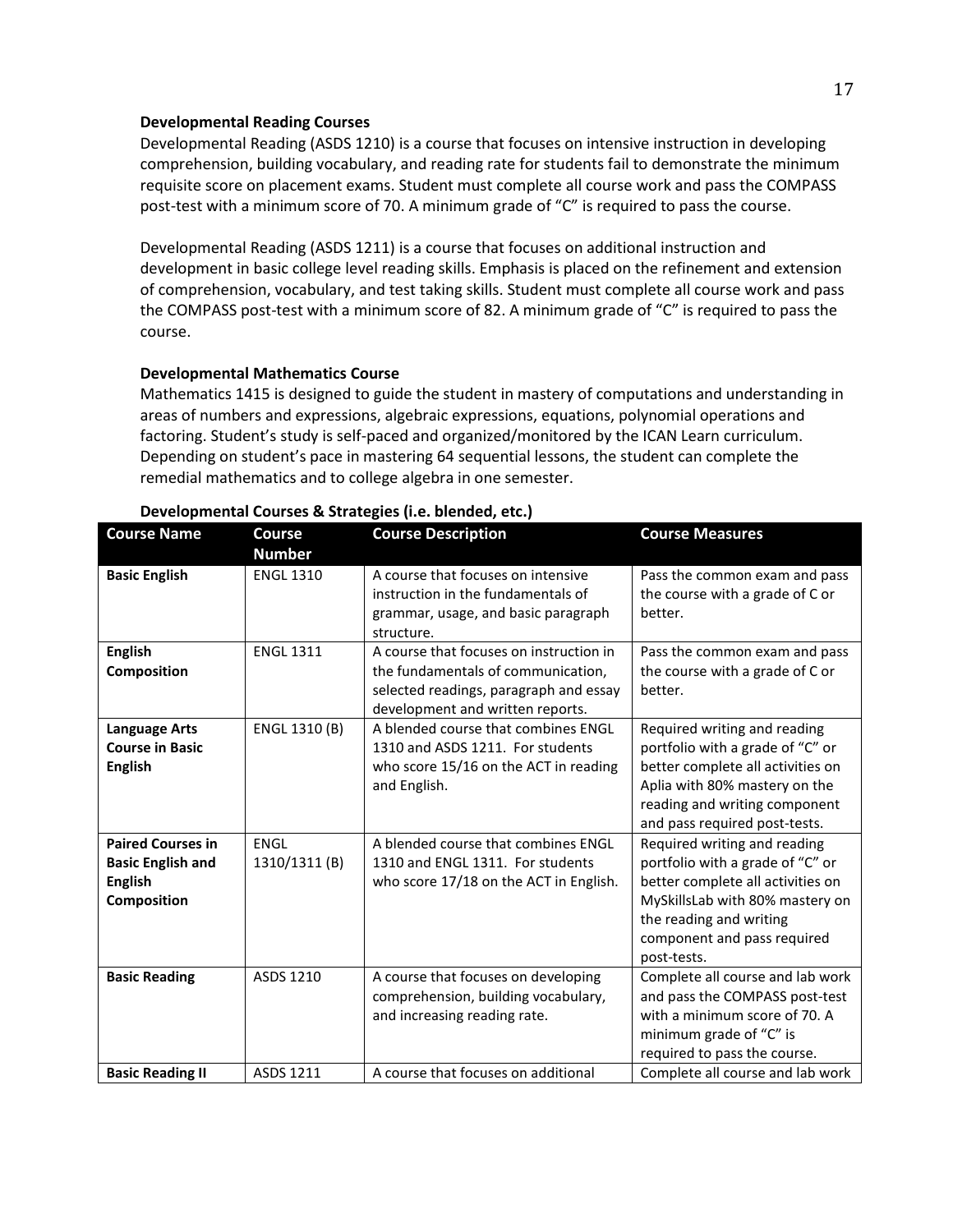|                 |                  | instruction and development in basic<br>college level and reading skills.<br>Emphasis is placed on the refinement<br>and extension of comprehension,<br>vocabulary and test taking skills.                                                                                                                                                                                                                                                                                             | and pass the COMPASS post-test<br>with a minimum score of 82. A<br>minimum grade of "C" is<br>required to pass the course.                                  |
|-----------------|------------------|----------------------------------------------------------------------------------------------------------------------------------------------------------------------------------------------------------------------------------------------------------------------------------------------------------------------------------------------------------------------------------------------------------------------------------------------------------------------------------------|-------------------------------------------------------------------------------------------------------------------------------------------------------------|
| Introduction to | <b>MATH 1415</b> | A survey course in college                                                                                                                                                                                                                                                                                                                                                                                                                                                             | 75% of students enrolled in                                                                                                                                 |
| Algebra         |                  | mathematics. Basic topics in arithmetic<br>and algebra. Designed primarily for<br>students not qualified to enroll directly<br>in MATH 1330-College Algebra.<br>Fundamental operations of the real<br>number system, factoring,<br>linear equations, functions and graphs,<br>exponents, and radicals.<br>Prerequisite: Placement by score on<br>Math Placement Test. A minimum<br>grade of "C" is required for passing.<br>Credit hours not counted toward<br>graduation requirement. | MATH 1415 will pass the course<br>with a grade of C or better and<br>25% of the 75% will complete the<br>non-stem majors requirement of<br>College Algebra. |

The purpose of the exit level assessment is to evaluate the student's academic performance in order to ensure students are fully prepared for the requisite college-level courses. This assessment data will be reviewed during the Annual Evaluation Process when developing recommendations and identifying best practices.

| <b>Exit Level Assessments &amp; Outcomes</b> |                                  |                                                                      |  |  |  |  |
|----------------------------------------------|----------------------------------|----------------------------------------------------------------------|--|--|--|--|
|                                              | Assessment                       | Percent of Students Who Achieve the<br><b>Threshold Listed Below</b> |  |  |  |  |
| English (ENGL 1310)                          |                                  |                                                                      |  |  |  |  |
|                                              | <b>Common Examination</b>        | Score "3" or "4"                                                     |  |  |  |  |
|                                              | Instructor Evaluation            | Grade "C" or higher                                                  |  |  |  |  |
| Reading (ASDS 1210)                          |                                  |                                                                      |  |  |  |  |
|                                              | <b>Compass Reading Post-test</b> | Score 70 or higher                                                   |  |  |  |  |
|                                              | <b>Instructor Evaluation</b>     | Grade "C" or higher                                                  |  |  |  |  |
| Reading (ASDS 1211)                          |                                  |                                                                      |  |  |  |  |
|                                              | <b>Compass Reading Post-test</b> | Score 82 or higher                                                   |  |  |  |  |
|                                              | Instructor Evaluation            | Grade "C" or higher                                                  |  |  |  |  |
| <b>Mathematics</b>                           |                                  |                                                                      |  |  |  |  |
|                                              | <b>ICanLearn Post-tests</b>      | Mastery of 64 skills*<br>(See page 9 for description of skills)      |  |  |  |  |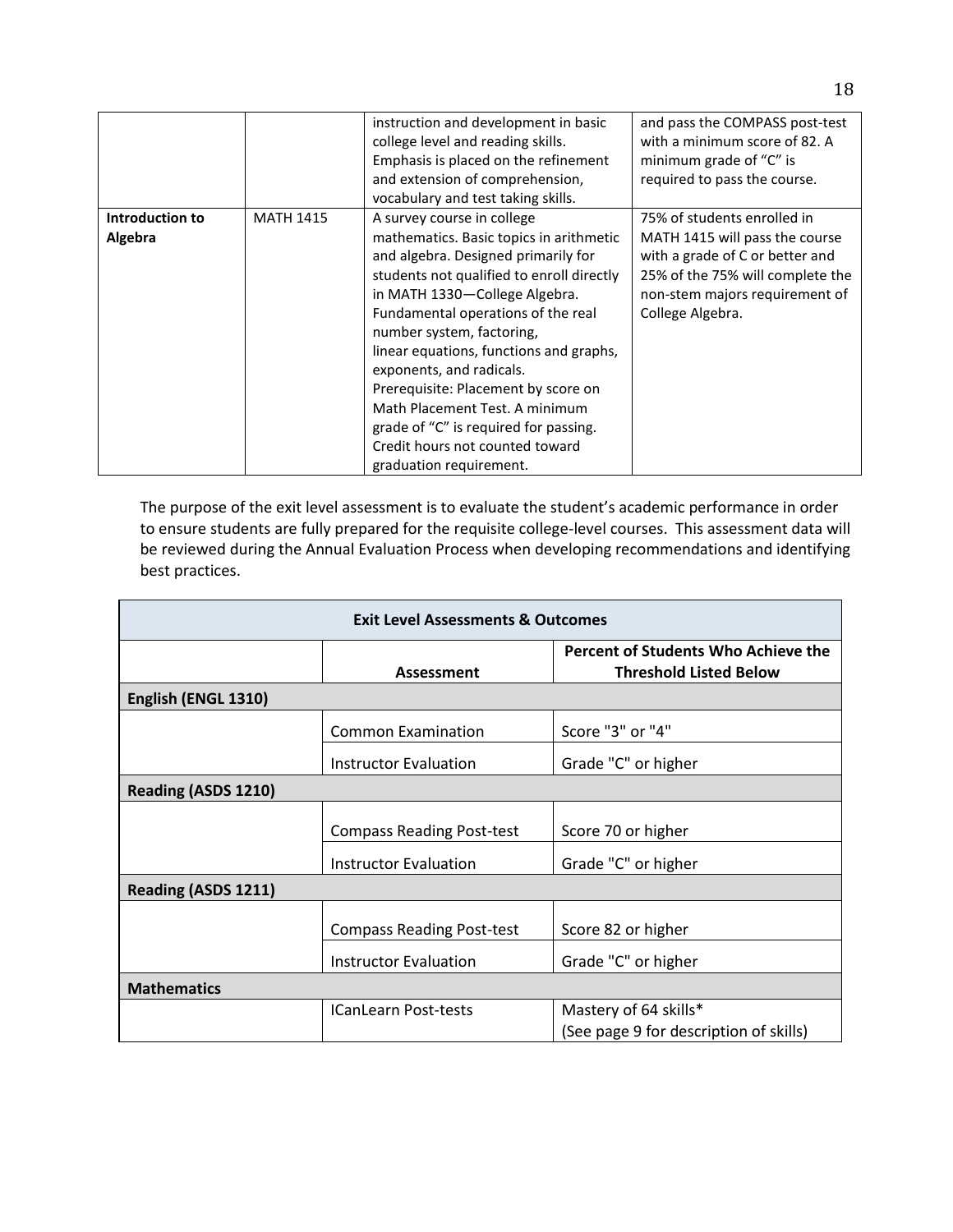# **Faculty Development**

An integral set of faculty development activities is planned to further ensure a shared vision for developmental education and student success and to advance the faculty's skills in delivery and their knowledge of developmental education. Major strands include strategies to ensure educational access to the underserved population; the Complete College America conceptual framework, contemporary and applicable theories and strategies to deliver developmental education; and continuing education in the discipline. Examples of the faculty development activities/settings include:

- Faculty/Staff Seminars: Fall and Spring (Student Success Plan to be presented) *Annually*
- Mary E. Benjamin Educational Access Conference: Spring *- Annually*
- Complete College America: Cohort Meetings/Training *On-going*
- $\triangleright$  Attendance at state, regional, and national conferences on Developmental Education: *Annually*
- $\triangleright$  Inter-departmental meetings in collaboration with other core groups involved in Developmental Education to ensure an integrative approach: *Monthly*
- Attendance at professional development conferences in discipline: *On-going*
- Training *Twice per semester, minimum*

## **Major faculty development outcomes include:**

- $\triangleright$  Commonality of faculty syllabi in discipline;
- $\triangleright$  Innovative pedagogy for developmental educators;
- $\triangleright$  Enhanced performance in use of technology;
- $\triangleright$  Increased use of active learning/teaching strategies;
- $\triangleright$  Facility attendance, participation and presentations at on-campus and external developmental education meetings

## **Annual Plan Evaluation**

An evaluation committee comprised of faculty, staff, and administrators, will evaluate the overall effectiveness of the Student Success Plan. The Committee will be guided by the UAPB Director for Academic Assessment and by an external evaluator.

| <b>Evaluative Measures</b>           |                                                             |  |  |  |
|--------------------------------------|-------------------------------------------------------------|--|--|--|
| <b>Identify Measures</b>             | <b>Person Responsible</b>                                   |  |  |  |
| Diagnostic Testing - Reading         | Director for Reading                                        |  |  |  |
| Diagnostic Testing - English         | <b>English Department Chair</b>                             |  |  |  |
| <b>Academic Early Warning System</b> | English, Math, & Reading Instructors                        |  |  |  |
| <b>Advising First Year Students</b>  | <b>Basic Academic Services</b>                              |  |  |  |
| <b>Advising Upper Classmen</b>       | Major Department's Academic Advisors                        |  |  |  |
| Support of Students <19 ACT Score    | Basic Academic Services & Dean of Enrollment Management     |  |  |  |
|                                      | Office                                                      |  |  |  |
| New Student/Freshman Orientation     | <b>Basic Academic Services</b>                              |  |  |  |
| <b>Academic Student Support</b>      | Dean for Enrollment Management, University College, Student |  |  |  |
|                                      | Counseling, Assessment and Development                      |  |  |  |
| Post-test – Reading                  | Director for Reading                                        |  |  |  |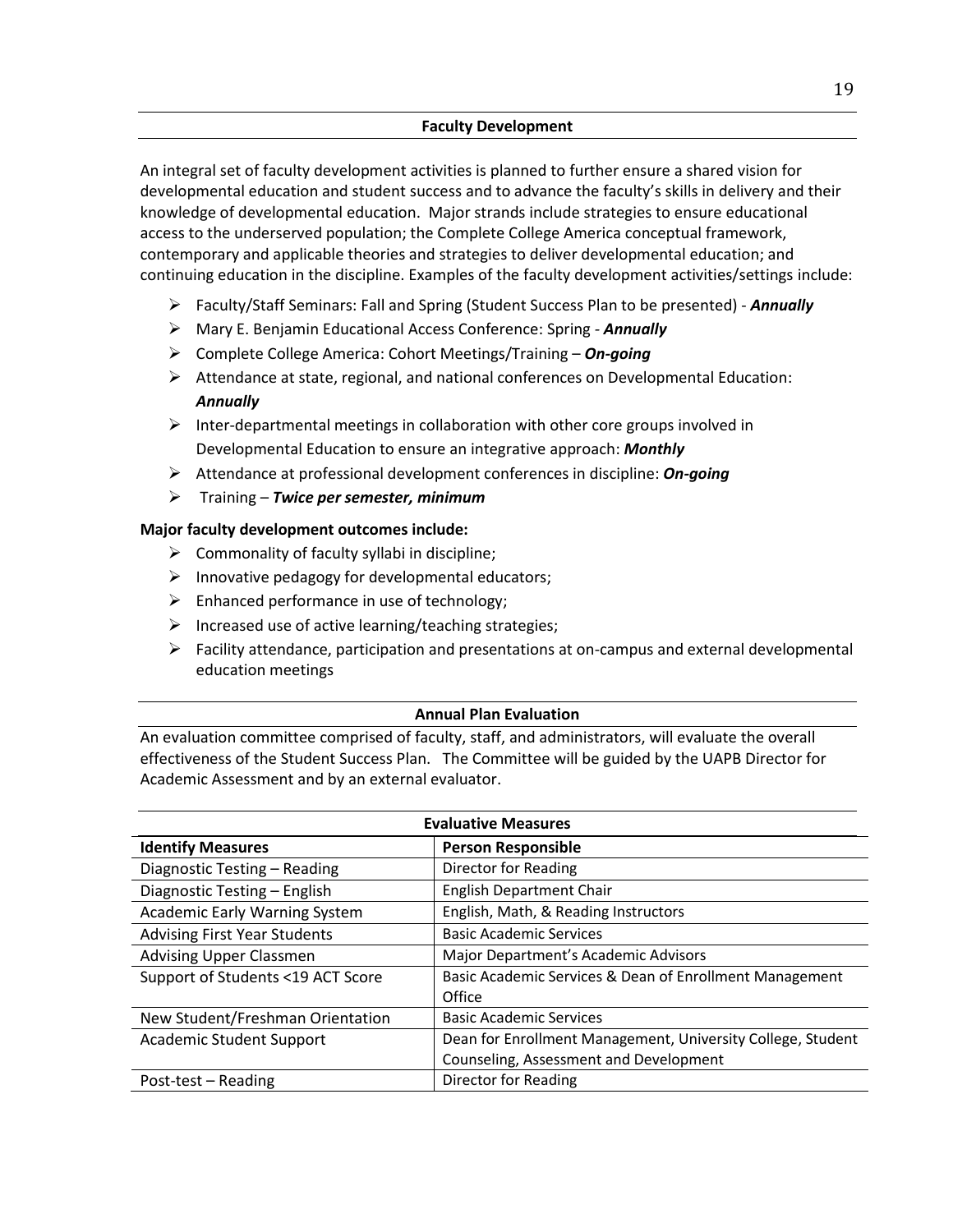| Post-test - Mathematics              | <b>Coordinator for Developmental Mathematics</b> |
|--------------------------------------|--------------------------------------------------|
| Post-test - English                  | <b>English Department Chair</b>                  |
| Fall Faculty Seminar (Orientation to | Vice Chancellor for Academic Affairs             |
| <b>Student Success Plan)</b>         |                                                  |
| Center for Teaching & Learning       | Associate Vice Chancellor for Academic Affairs   |
| Workshops                            |                                                  |
| Use of Technology and Instruction    | Director for Teaching & Learning Center          |

# **Use of Evaluative Data**

The evaluation committee will review the data obtained by the above referenced evaluative measures to determine what modifications, if any, are needed to ensure the success of our students. This data will also be utilized when preparing the Student Success Plan Report that will be submitted annually to the ADHE.

The outcome data will also be shared with the Student Success Committee for planning/ modifications and to the University Community at the Fall Faculty/Staff Seminar and at the May Faculty/Staff Meeting to heighten awareness while also helping to ensure university-wide embracement of the Student Success Plan.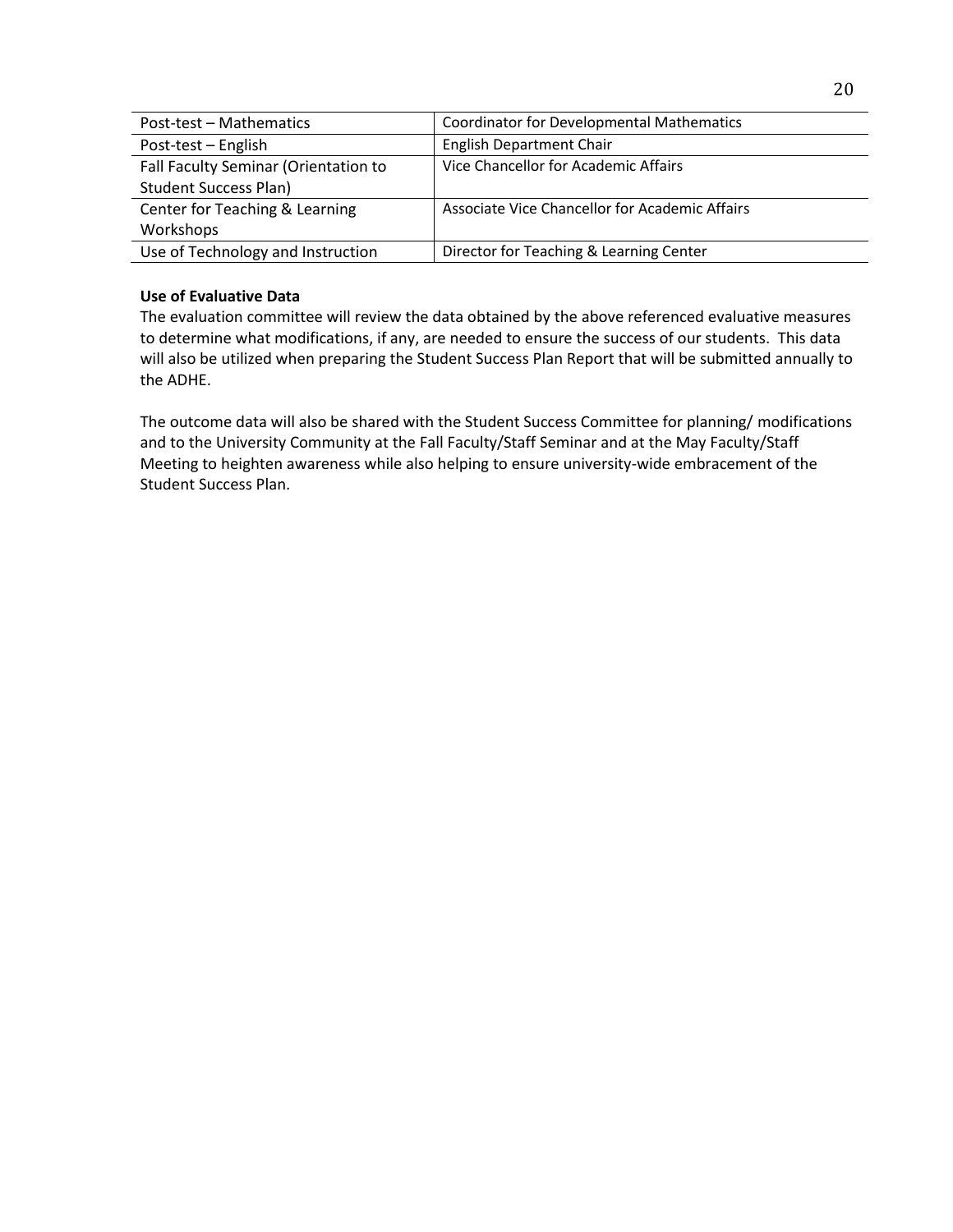# **Assessment at the Transition Points**

# **I. Entry Level Assessments**

# A. Objectives

- 1. To evaluate past academic performance
- 2. To determine appropriate college course placement
- 3. To help students analyze values, self-concepts, and goals
- 4. To develop study skills and career objectives
- B. Assessments
	- 1. Student transcripts and high school grade point average
	- 2. ACT scores
	- 3. COMPASS testing
	- 4. Nelson-Denney Reading Test
	- 5. Student scores in Basic English 1310, Freshman Composition I
	- 6. Praxis I (education majors)
	- 7. Entry level portfolio (education majors)

# **II. Mid-Level Assessments**

- A. Objectives
	- 1. To improve students' performances in core curriculum
	- 2. To determine the progress of students in reading, writing, mathematics, and critical thinking
	- 3. To determine competence for upper-division study
	- 4. To determine competencies for entrance into training in the professions in business, nursing, teaching and other professions.
- B. Assessments
	- 1. Student cumulative grade point averages
	- 2. Common examinations in English, mathematics and biology
	- 3. Student performance in freshman English course (includes scores on English proficiency exam)
	- 4. CAAP/Rising Junior Examination
	- 5. Advisement forms
	- 6. Praxis II Series (education majors)
	- 7. Pre-nursing examinations
	- 8. Mid-Level Portfolios (education majors)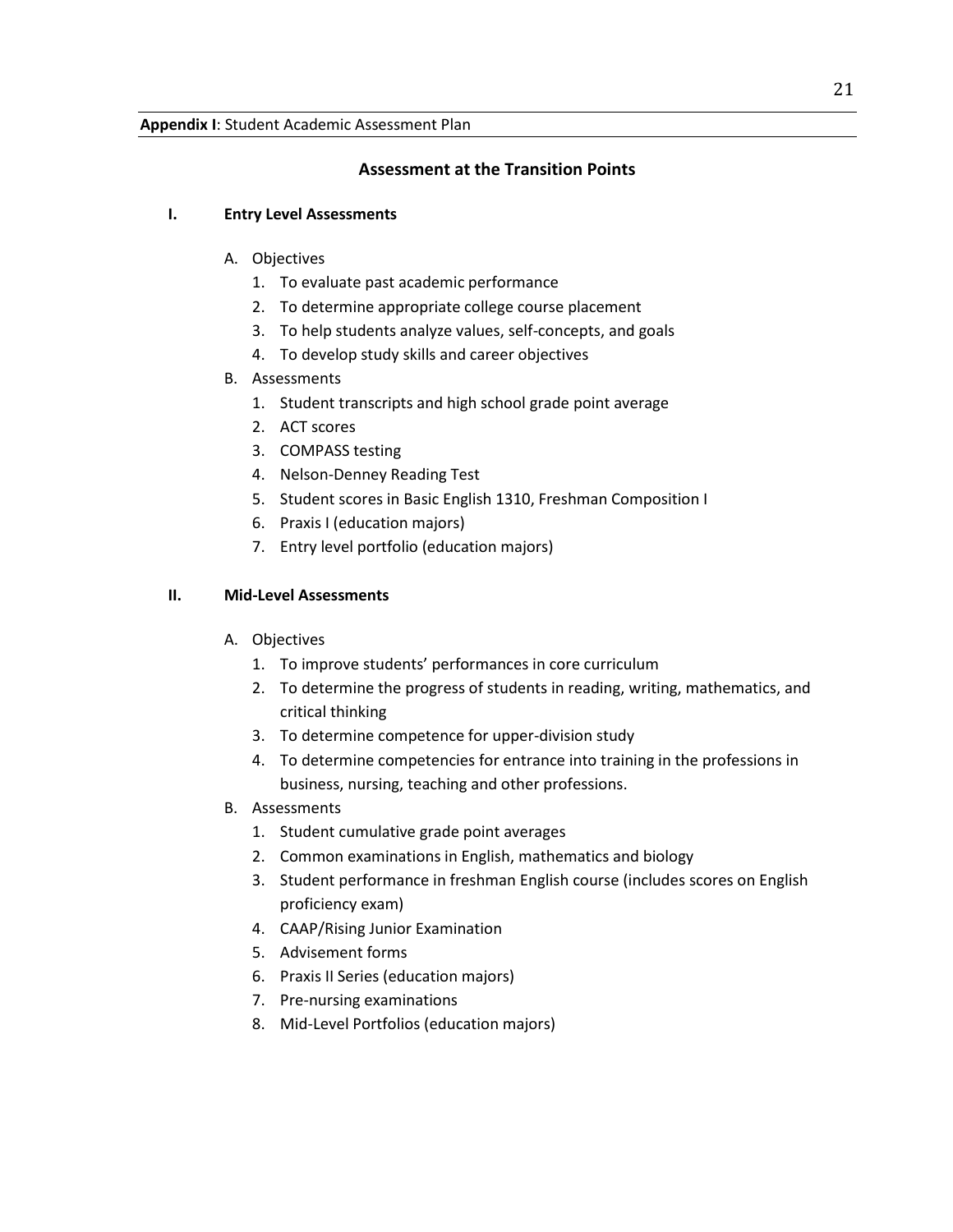# **III. Exit Level Assessments**

# A. Objectives

- 1. To ascertain student readiness for job placement or for graduate education
- 2. To ascertain readiness for technical, vocational, and professional education

# B. Assessments

- 1. State and national examinations
- 2. Pre-professional and professional examinations
- 3. Graduating Student Survey
- 4. Licensure Examinations
- 5. Senior Seminar and other capstone courses
- 6. Internships and Experiential Activities
- 7. Exit Level Professional Portfolios
- 8. Senior Comprehensive Examination

# **IV. Follow-up Assessments**

- A. Objectives
	- 1. To determine the degree of satisfaction with educational experiences at UAPB among existing students
	- 2. To evaluate the degree of satisfaction with educational experiences at UAPB among past graduates
	- 3. To assess the degree of employer and/or graduate school satisfaction with UAPB's preparation of the employee or graduate
- B. Assessments
	- 1. Graduating Student Survey
	- 2. Alumni Survey
	- 3. Employer Satisfaction Survey
	- 4. Graduate Record Examination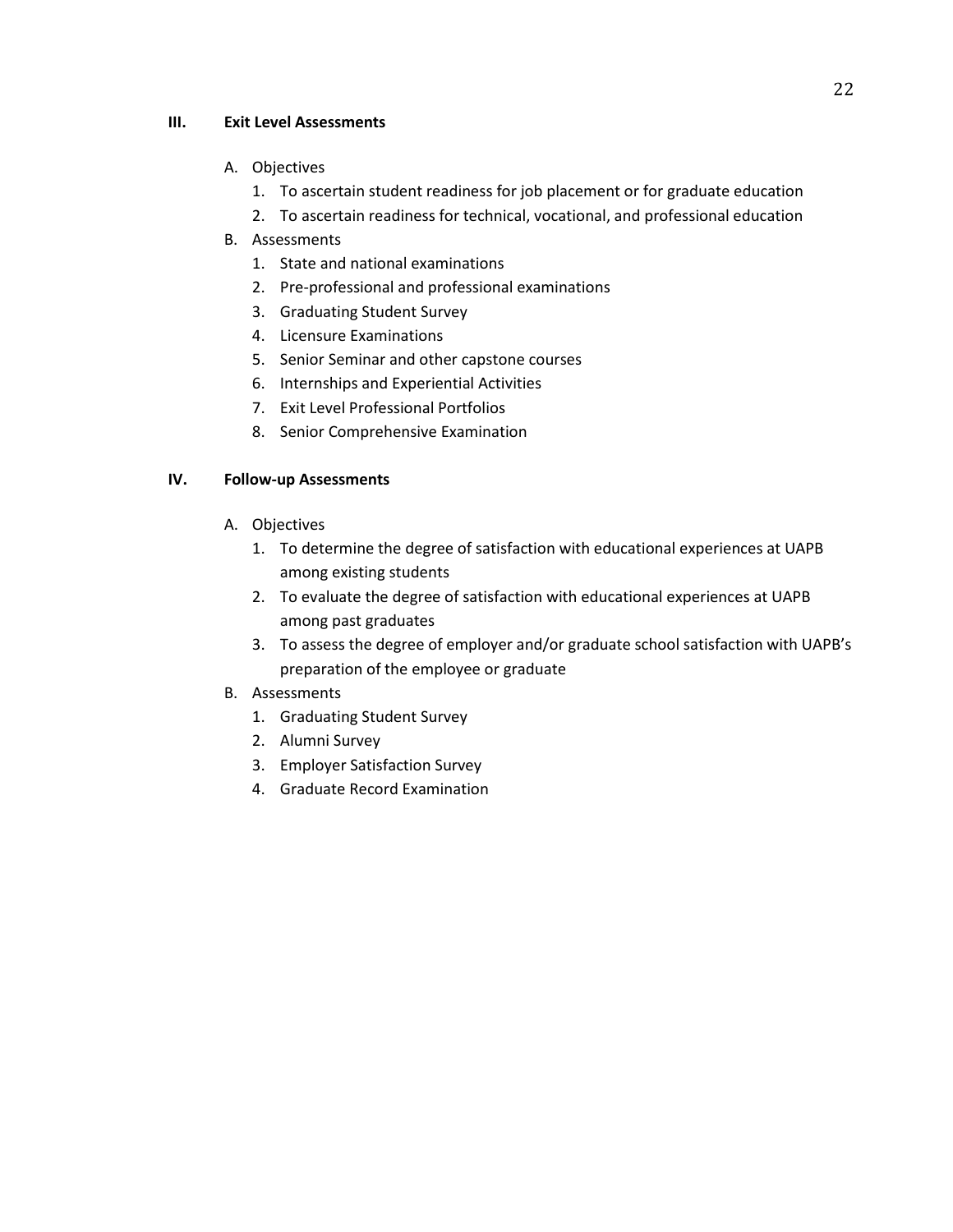# **Assessment Evaluation Protocol**

# **University of Arkansas at Pine Bluff Academic Assessment Program**

Departmental Assessment Summary Report: \_\_\_\_\_\_\_\_\_\_ (Year)

Department of \_\_\_\_\_\_\_\_\_\_\_\_\_\_\_\_\_\_\_\_\_\_\_\_\_\_\_\_\_\_\_\_\_\_\_\_\_\_\_\_\_\_\_\_\_\_\_\_\_

| <b>Major Outcomes to be</b> | <b>Assessment Strategies</b> | <b>Results of</b>        | <b>Evidence of Changes as a</b> |  |  |  |  |
|-----------------------------|------------------------------|--------------------------|---------------------------------|--|--|--|--|
| <b>Measured</b>             | to be Used                   | <b>Outcomes Over the</b> | <b>Result of Intervention</b>   |  |  |  |  |
|                             |                              | <b>Last Year</b>         |                                 |  |  |  |  |
|                             |                              |                          |                                 |  |  |  |  |
|                             |                              |                          |                                 |  |  |  |  |
|                             |                              |                          |                                 |  |  |  |  |
|                             |                              |                          |                                 |  |  |  |  |
|                             |                              |                          |                                 |  |  |  |  |
|                             |                              |                          |                                 |  |  |  |  |
|                             |                              |                          |                                 |  |  |  |  |
|                             |                              |                          |                                 |  |  |  |  |
|                             |                              |                          |                                 |  |  |  |  |
|                             |                              |                          |                                 |  |  |  |  |
|                             |                              |                          |                                 |  |  |  |  |
|                             |                              |                          |                                 |  |  |  |  |
|                             |                              |                          |                                 |  |  |  |  |
|                             |                              |                          |                                 |  |  |  |  |
|                             |                              |                          |                                 |  |  |  |  |
|                             |                              |                          |                                 |  |  |  |  |
|                             |                              |                          |                                 |  |  |  |  |
|                             |                              |                          |                                 |  |  |  |  |
|                             |                              |                          |                                 |  |  |  |  |
|                             |                              |                          |                                 |  |  |  |  |
|                             |                              |                          |                                 |  |  |  |  |
|                             |                              |                          |                                 |  |  |  |  |
|                             |                              |                          |                                 |  |  |  |  |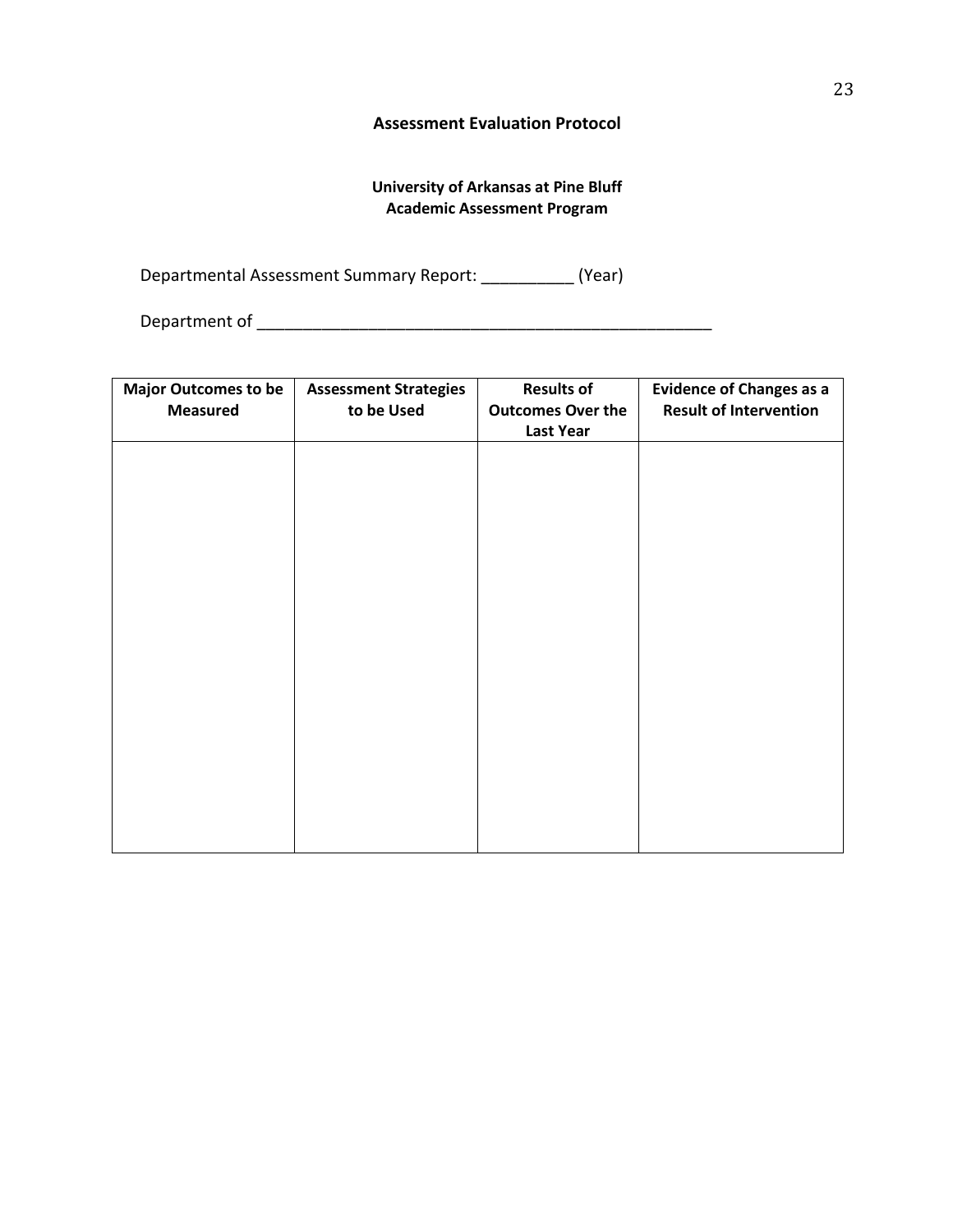# **Appendix II: Fall 2003 Cohort Students (First-Time Full-Time Degree Seeking) with Out-of-State Geographic Origin Fall 2003 Cohort Students (First-Time Full-time Degree Seeking) with Out-of-State Geographic Origin**

Graduation/Success Rate at UAPB

| ACT<br>Composite<br>Score                             | #<br><b>Students</b><br><b>Enrolled</b> | #<br>Graduates<br>in 4-Years | #<br>Graduates<br>in 5-Years | #<br>Graduates<br>in 6-Years | <b>Total</b><br><b>Graduates</b><br>within 4-<br>to-6 years | 4-6 Year<br><b>Graduation</b><br>Rate | #<br>Graduates<br>after the<br>6th Year | <b>Total</b><br><b>Graduates</b> | Graduation<br><b>Rate After</b><br>the 6th Year | #<br>Enrolled<br>Fall 2010 | <b>Success</b><br>Total | <b>Success</b><br>Rate |
|-------------------------------------------------------|-----------------------------------------|------------------------------|------------------------------|------------------------------|-------------------------------------------------------------|---------------------------------------|-----------------------------------------|----------------------------------|-------------------------------------------------|----------------------------|-------------------------|------------------------|
| Less Than 10                                          | $\overline{\mathbf{3}}$                 | $\mathbf 0$                  | 0                            | 0                            | $\mathbf 0$                                                 | 0.0%                                  | 0                                       | $\mathbf 0$                      | 0.0%                                            | 0                          | 0                       | 0.0%                   |
| $10 - 12$                                             | 28                                      | 0                            | $\overline{2}$               | $\mathbf{1}$                 | 3                                                           | 10.7%                                 | 1                                       | 4                                | 14.3%                                           | $\mathbf{1}$               | 5                       | 17.9%                  |
| $13 - 15$                                             | 104                                     | $\mathbf{1}$                 | 10                           | 9                            | 20                                                          | 19.2%                                 | 8                                       | 28                               | 26.9%                                           | $\mathbf 1$                | 29                      | 27.9%                  |
| $16 - 18$                                             | 99                                      | 6                            | 11                           | 11                           | 28                                                          | 28.3%                                 | $\overline{7}$                          | 35                               | 35.4%                                           | $\mathbf{1}$               | 36                      | 36.4%                  |
| $19 - 21$                                             | 34                                      | 6                            | 8                            | $\overline{2}$               | 16                                                          | 47.1%                                 | 2                                       | 18                               | 52.9%                                           | $\pmb{0}$                  | 18                      | 52.9%                  |
| $22 - 24$                                             | 10                                      | $\overline{2}$               | 3                            | $\pmb{0}$                    | 5                                                           | 50.0%                                 | $\mathbf{1}$                            | 6                                | 60.0%                                           | $\pmb{0}$                  | 6                       | 60.0%                  |
| 25 & Above                                            | $\mathbf{1}$                            | 0                            | 0                            | 0                            | 0                                                           | 0.0%                                  | 0                                       | 0                                | 0.0%                                            | 0                          | 0                       | 0.0%                   |
| <b>TOTAL</b><br><b>REPORTING</b><br><b>ACT SCORES</b> | 279                                     | 15                           | 34                           | 23                           | 72                                                          | 25.8%                                 | 19                                      | 91                               | 32.6%                                           | $\mathbf{3}$               | 94                      | 33.7%                  |
| # Reporting<br>SAT/ASSET<br>Scores                    | 41                                      | 3                            | 6                            | 3                            | 12                                                          | 29.3%                                 | $\overline{2}$                          | 14                               | 34.1%                                           | 0                          | 14                      | 34.1%                  |
| <b>TOTAL</b><br><b>REVISED</b><br><b>COHORT</b>       | 320                                     | 18                           | 40                           | 26                           | 84                                                          | 26.3%                                 | 21                                      | 105                              | 32.8%                                           | 3                          | 108                     | 33.8%                  |
| <b>EXCLUSIONS:</b><br>Students<br>Drafted             | $\mathbf 0$                             |                              |                              |                              |                                                             |                                       |                                         |                                  |                                                 |                            |                         |                        |

**TOTAL INITIAL COHORT 320**